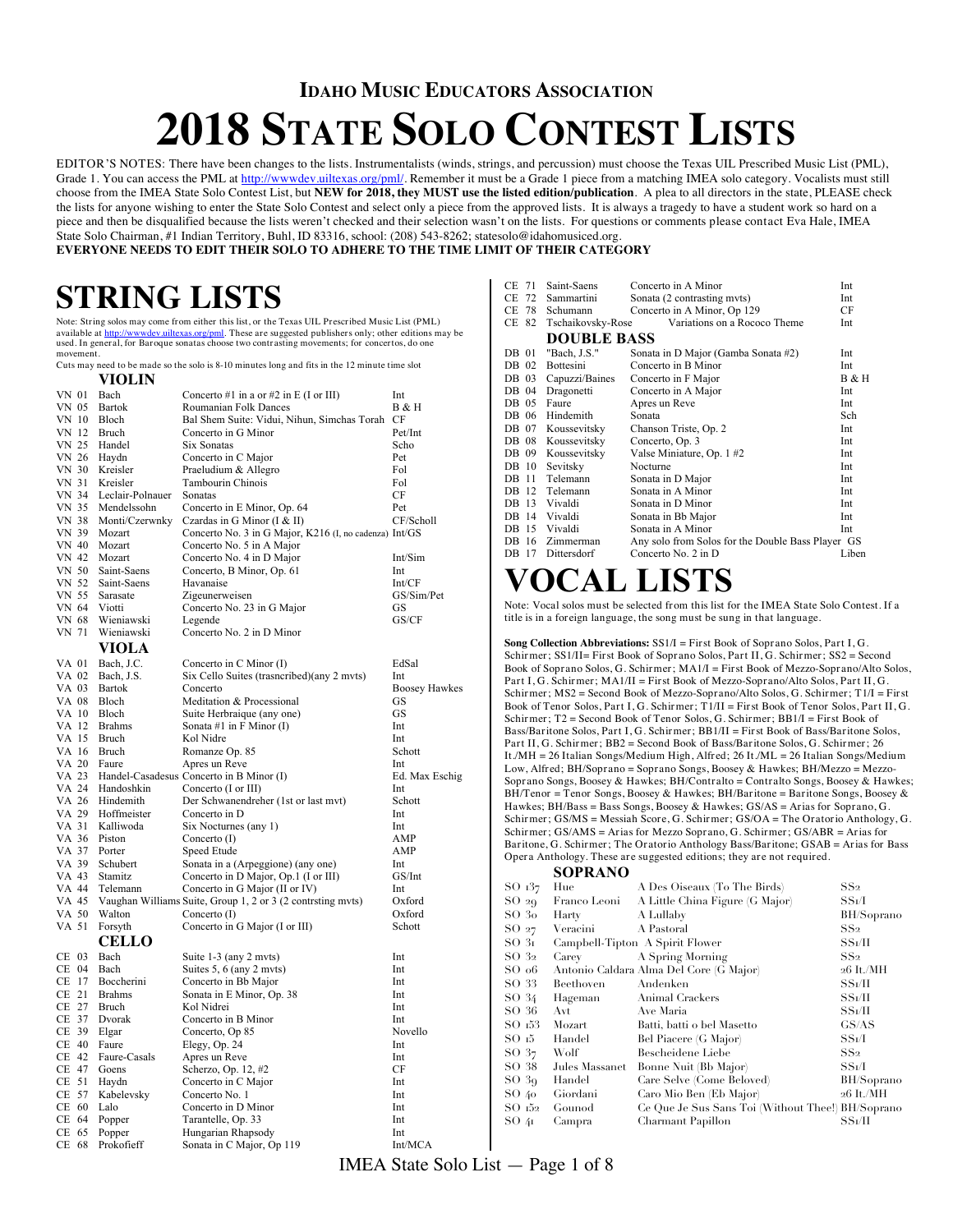| SO 42             | Giovanni Legrenzi      |                                                                                        | Che Fiero           |
|-------------------|------------------------|----------------------------------------------------------------------------------------|---------------------|
|                   | Costume (A Minor)      | 26 It./MH                                                                              |                     |
| SO 43             | Handel                 | Come and Trip It                                                                       | SS1/II              |
| SO 44             |                        | Antonio Caldara Come Raggio Di Sol (G Minor)                                           | 26 It./MH<br>SSI/II |
| SO 45             | Martin                 | Come to the Fair                                                                       | GS/MS               |
| SO 154<br>SO 46   | Handel<br>Durante      | Come Unto Him (w/o He Shall Feed)<br>Danza, Danza, Fanciulla Gentile(B Minor)          | 26 It./MH           |
| SO 47             | Wolf                   | Das Verlassene Magdlein                                                                | SS2                 |
| SO 123            | Schumann               | Der Nussbaum (The Chestnut)                                                            | BH/Soprano          |
| $SO$ 101          | Schubert               | Die Allmacht (Omnipotence)                                                             | BH/Soprano          |
| SO 130            | Schubert               | Die Junge Nonne (The Novice)                                                           | BH/Soprano          |
| SO 129            | Liszt                  | Die Lorelei (The Loreley)                                                              | BH/Soprano          |
| SO 48             | Strauss                | Die Nacht                                                                              | SS <sub>2</sub>     |
| SO 49             | Ronald                 | Down in the Forest                                                                     | SS2                 |
| SO 50             | Ronald                 | Drift Down, Drift Down                                                                 | SS1/II              |
| SO 155            | Vivaldi                | Domine Deus (Gloria)                                                                   | GS/OA               |
| SO 10             | Granados               | El Majo Discreto (A Major)                                                             | SSI/                |
| SO 12             | Handel                 | Endless Pleasure, Endless Love                                                         | BH/Soprano          |
| SO 61             | Schumann               | Er, Der Herrlichste Von Allen                                                          | BH/Soprano          |
| SO 51             | Granados               | Et Tra La La Y El Punteado (A Major)                                                   | SS1/I               |
| SO 52             | Molly Carew            | Everywhere I Look (F Major)                                                            | SS1/I               |
| SO 53             | Cimara                 | Fiocca La Neve                                                                         | SS2                 |
| SO 55             | Yon                    | Gesù Bambino                                                                           | SSI/II              |
| SO 56             | Scarlatti              | Gia Il Sole Dal Gange (Ab Major)                                                       | 26 It./MH           |
| SO 57             | Chanier                | Grandma                                                                                | SS1/II              |
| SO 58             | Schubert               | Gretchen Am Spinnrade                                                                  | BH/Soprano          |
| SO 59             | Purcell                | Hark!The Echoing Air                                                                   | SS2                 |
| SO 60             |                        | Anonymous Have You Seen But A White Lily Grow? (F Major) SS1/I                         | SS1/I               |
| SO 62<br>SO 63    | Cesar Franck<br>Dvorak | Hear My Cry, O God (G Major)                                                           | SS2                 |
| SO 64             | Martin Shaw            | Hear My Prayer, O Lord<br>Heffle Cuckoo Fair (A Major)                                 | SS1/I               |
| SO 65             | Handel                 | Here Amid the Shady Woods                                                              | SS1/II              |
| SO 67             | Liddle                 | How Lovely Are Thy Dwellings                                                           | SS1/II              |
| SO 68             | Ireland                | I Have Twelve Oxen                                                                     | BH/Soprano          |
| SO 26             |                        | Eric H. Thiman I Love All Graceful Things (Ab Major)                                   | SS1/I               |
| SO 69             | Beethoven              | Ich liebe Dich                                                                         | SS1/II              |
| SO 28             | Strauss                | Ich Schwebe (A Farewell)                                                               | BH/Soprano          |
| SO 82             | Mendelssohn            | Infelice (Lone And Joyless)                                                            | BH/Soprano          |
| SO 70             | Clara Edwards          | Into the Night (G Major)                                                               | SS1/I               |
| SO 71             | Cesti                  | Intorno all'idol mio                                                                   | SS1/II              |
| SO 72             | Hahn                   | L'heure exquise                                                                        | SS1/II              |
| SO <sub>25</sub>  | Schubert               | La Pastorella                                                                          | SS1/II              |
| SO 73             | Donizetti              | La Zingara                                                                             | SS2                 |
| SO 74             | Schubert               | Lachen und Weinen                                                                      | SSI/II              |
| SO <sub>75</sub>  | Scarlatti              | Le Violette (A Major)                                                                  | 26 It./MH           |
| SO <sub>76</sub>  | Debussy                | Les Cloches                                                                            | SS2                 |
| SO 77             | Handel                 | Let Me Wander Not Unseen                                                               | BH/Soprano          |
| SO <sub>7</sub> 8 | Ernest Charles         | Let My Song Fill Your Heart (Db Major)                                                 | SS1/I<br>SSI/       |
| SO 79<br>SO 80    | Henry Purcell          | Let Us Dance, Let Us Sing (G Major)<br>Franz Schubert Lied Der Mignon (G Minor)        | SS1/I               |
| SO 120            | Schumann               | Lied Der Suleika (Suleika's Song)                                                      | BH/Soprano          |
| SO 81             | John Duke              | Little Elegy (D Minor)                                                                 | SSI/                |
| SO 83             | Sir Henry Bishop       | Love Has Eyes (Bb Major)                                                               | SS1/I               |
| SO 84             | Quilter                | Love's Philosophy                                                                      | SS2                 |
| SO 86             | Cyril Scott            | Lullaby (F Major)                                                                      | SS1/I               |
| SO 87             | Bach                   | Mein Glaubiges Herze                                                                   | SS2                 |
| SO 88             | Felix Mendelssohn      | Minnelied (A Major)                                                                    | SS1/I               |
| SO 89             | Parry                  | My Heart is Like a Singing Bird                                                        | SS2                 |
| SO 11             | Edvard Grieg           | My Johann (E Minor)                                                                    | SS1/I               |
| $SO$ 90           | Haydn                  | Night Is Falling (F Major)                                                             | SS1/I               |
| SO 91             | Linley                 | No Flower that Blows                                                                   | SS1/II              |
| SO 92             | Bononcini              | Non Posso Disperar (F Minor)                                                           | 26 It./MH           |
| SO 93             | Scarlatti              | O Cessate Di Piagarmi (G Minor)                                                        | 26 It./MH           |
| SO 94             | Gluck                  | O Del Mio Dolce Ardor (F Minor)                                                        | 26 It./MH           |
| SO 95             | Gounod                 | O Divine Redeemer                                                                      | SS <sub>2</sub>     |
| SO 156            | Puccini                | O mio babbino caro (Gianni Schicchi)                                                   | GS/AS               |
| SO 96             | Thomas Arne            | O Peace, Thou Fairest Child Of Heaven (G Minor) SS1/I                                  |                     |
| SO 97             | Gluck                  | O Saviour, Hear Me!                                                                    | SS1/II              |
| SO 98<br>SO 99    | Linley                 | O, Bid Your Faithful Ariel Fly<br>Edward Boatner Oh, What A Beautiful City! (Bb Major) | BH/Soprano<br>SS1/1 |
| SO 100            | Handel                 | Oh! Had I Jubals's Lyre                                                                | SS2                 |
| $SO$ 102          | Schuman                | Orpheus with His Lute                                                                  | SS1/II              |
| SO 103            | d'Astorga              | Per non penar                                                                          | SSī/II              |
| SO 104            | Louis                  | Petit Noël                                                                             | SS1/II              |
| SO 105            | Haydn                  | Piercing Eyes (G Major)                                                                | SS1/I               |
| SO 17             | Antonio Lotti          | Pur Dicesti, O Bocca Bella (E Major)                                                   | 26 It./MH           |
| SO 07             | Ciampi                 | Quella barbara catena                                                                  | SSī/II              |
| SO 106            | Marcello               | Quella Fiamma (A Minor)                                                                | 26 It./MH           |

| SO 20  | Mozart               | Ridente La Calma (How Calm Is My Spirit) BH/Soprano                   |                     |
|--------|----------------------|-----------------------------------------------------------------------|---------------------|
| SO 107 | Debussy              | Romance                                                               | SS1/II              |
| SO 108 | Louis Spohr          | Rose Softly Blooming (A Major)                                        | SS1/I               |
|        | Scarlatti            |                                                                       | 26 It./MH           |
| SO 24  |                      | Se Florinda E Fedele (Bb Major)                                       |                     |
| SO 109 | Parisotti            | Se Tu M'ami (G Minor)                                                 | 26 It./MH           |
| SO 54  | Pergolesi            | Se Tu M'ami (Gentle Shepherd)                                         | BH/Soprano          |
| SO 110 |                      | Antonio Caldara Sebben, Crudele (E Minor)                             | 26 It./MH           |
| SO 111 | Schubert             | Seligkeit                                                             | SSI/II              |
| SO 112 | Scarlatti            | Sento Nel Core (E Minor)                                              | 26 It./MH           |
| SO 05  | Brown/Wilson         | Shepherd! Thy Demeanour Vary                                          | SS <sub>2</sub>     |
| SO 113 | Bishop               | Should He Upbraid                                                     | BH/Soprano          |
| SO 114 |                      | Reynaldo Hahn Si Mes Vers Avaient Des Ailes (E Major)                 | SSI/1               |
| SO 115 | Arne                 | Sleep, Gentle Cherub, Sleep Descend                                   | SS <sub>2</sub>     |
| SO 116 | Campian              | So Sweet Is Thy Discourse                                             | BH/Soprano          |
| SO 35  |                      |                                                                       |                     |
|        | Brahms               | So Willst Du Des Armen (At Last)                                      | BH/Soprano          |
| SO 117 | Grieg                | Solveig's Song                                                        | BH/Soprano & SS1/II |
| SO 23  | Quilter              | Song of the Blackbird                                                 | SS <sub>2</sub>     |
| SO 118 | Henscel              | Spring                                                                | BH/Soprano          |
| SO 119 | Unknown              | Star Vicino (G Major)                                                 | 26 It./MH           |
| SO 121 | Beach                | Take, O Take Those Lips Away                                          | SS <sub>2</sub>     |
| SO 122 | Malotte              | The Beatitudes (G Major)                                              | SS1/I               |
| SO 124 | Samuel Barber        | The Crucifixion (A Minor)                                             | SS1/I               |
| SO 125 | Campbell-Tipton      | The Crying of Water                                                   | SSI/II              |
| SO 126 |                      | Herbert KingsleyThe Green Dog (Eb Major)                              | SSI/1               |
| SO 127 | Celius Dougherty     | The $K'$ e (A Minor)                                                  | SSI/                |
| SO 128 | Miliken              | The Last Rose of Summer                                               | SS1/II              |
| SO 16  |                      |                                                                       | SSI/1               |
|        | Haydn                | The Mermaid's Song (C Major)                                          |                     |
| SO 131 | Speaks               | The Prayer Perfect                                                    | SS1/II              |
| SO 132 | Head                 | The Singer                                                            | BH/Soprano          |
| SO 133 | Greene               | The Sun Shall Be No More Thy Light                                    | SS2                 |
| SO 134 | Sullivan             | The Sun Whose Rays                                                    | SS2                 |
| SO 135 | Gaul                 | These Are They Which Came                                             | SS <sub>2</sub>     |
| SO 136 | MacDowell            | To a Wild Rose                                                        | SSI/II              |
| SO 66  | Rachmaninoff         | Tout Est Si Beau! (How Fair This Spot!) BH/Soprano                    |                     |
| SO 138 |                      | Giuseppe Torelli Tu Lo Sai (E Major)                                  | 26 It./MH           |
| SO 139 | Mozart               | Un Moto Di Gioja                                                      | SS <sub>2</sub>     |
| SO 04  | Brahms               | Vergebliches Standchen (Vain Suit, The) SS2 & BH/Soprano              |                     |
|        |                      | Francesco Durante Vergin, Tutt'amor/Solfeggio (D Minor) 26 It./MH     |                     |
| SO 09  |                      |                                                                       |                     |
| SO 141 | Bizet                | Vielle Chanson                                                        | SS2                 |
| SO 142 |                      | Villanelle (I Saw The Swift Swallow Flying) SS2                       |                     |
|        | Dell'Acqua           |                                                                       |                     |
| SO 143 | Carissimi            | Vittoria, Mio Core! (D Major)                                         | 26 It./MH           |
| SO 144 | Max Reger            | Waldensamkeit (G Major)                                               | SSI/                |
| SO 145 | Thomas Arne          | Water Parted From The Sea (F Major)                                   | SSI/1               |
| SO 146 | Arne                 | When Daises Pied                                                      | SSI/II              |
| SO 147 | Ernest Charles       | When I Have Sung My Songs (F Major)                                   | SSI/1               |
|        |                      | When I Was Seventeen                                                  | SSI/II              |
| SO 148 | Swedish Folksong     |                                                                       |                     |
| SO 149 | Arne                 | Where The Bee Sucks                                                   | BH/Soprano          |
| SO 150 | Sullivan             | Where The Bee Sucks                                                   | BH/Soprano          |
| SO 151 | Gibbs                | Why Do I Love?                                                        | BH/Soprano          |
| SO 85  | Brahms               | Wiegenlied (Lullaby)                                                  | BH/Soprano          |
|        | <b>MEZZO SOPRANO</b> |                                                                       |                     |
| MS 22  | Tchaikovsky          | A Legend                                                              | MA1/II              |
| MS 05  | Handel               |                                                                       | MA1/II              |
| MS 23  |                      | Ah! Mio Cor (Ah! My Heart)<br>Antonio Caldara Alma Del Core (D Major) | 26 It./ML           |
| MS 25  | Giulio Caccini       | Amarilli, Mia Bella (E Minor)                                         | 26 It./ML           |
|        | Rich                 |                                                                       | MA1/I               |
| MS 26  |                      | American Lullaby                                                      |                     |
| MS 27  | Schubert             | An Die Musik                                                          | MA2                 |
| MS 28  | Brahms               | An Die Nachtigal                                                      | MA2                 |
| MS 29  | Handel               | Angels, Ever Bright And Fair                                          | <b>BH/Mezzo</b>     |
| MS 30  | Brahe                | As I Went A-Roaming                                                   | MA1/II              |
| MS 31  | Faure                | Au bord de l'eau                                                      | MA2                 |
| MS 92  | Rachmaninoff         | Aux Enfants (To The Children)                                         | BH/Mezzo & MA2      |
| MS 32  | Mozart               | Ave Verum (Jesu, Word of God Incarnate) -                             | -MA1/II             |
| MS 33  |                      | French Air/Crist C'est Mon Ami (My Friend)                            | MA1/II              |
| MS 34  | Wilson               | Carmeña                                                               | MA1/II              |
| MS 35  | Gibbs                | Cherry Tree                                                           | MA1/I               |
| MS 13  | Paisiello            | Chi Vuol La Zingarella                                                | MA1/I               |
|        |                      |                                                                       |                     |
| MS 36  | Rogers               | Cloud Shadows                                                         | MA1/I               |
| MS 37  | Gaul                 | Come Ye Blessed                                                       | MA1/II              |
| MS 09  | Mendelssohn          | Das Erste Veilchen (The First Violet)                                 | MA1/II              |
| MS 89  | Mozart               | Das Veilchen (The Violet)                                             | <b>BH/Mezzo</b>     |
| MS 39  |                      | Bishop/Arr. Rowley Deep In My Heart                                   | <b>BH/Mezzo</b>     |
| MS 40  | Mendelssohn          | Der Blumenstrauss                                                     | MA1/I               |
| MS 80  | <b>Brahms</b>        | Der Fruhling (Spring's Secret)                                        | <b>BH/Mezzo</b>     |
| MS 83  | Brahms               | Der Schmied (The Blacksmith)                                          | <b>BH/Mezzo</b>     |
| MS 20  | Stange               | Die Bekehrte                                                          | MA1/I               |
| MS 41  | Schumann             | Die Stille (Silence)                                                  | MA1/II              |

IMEA State Solo List — Page 2 of 8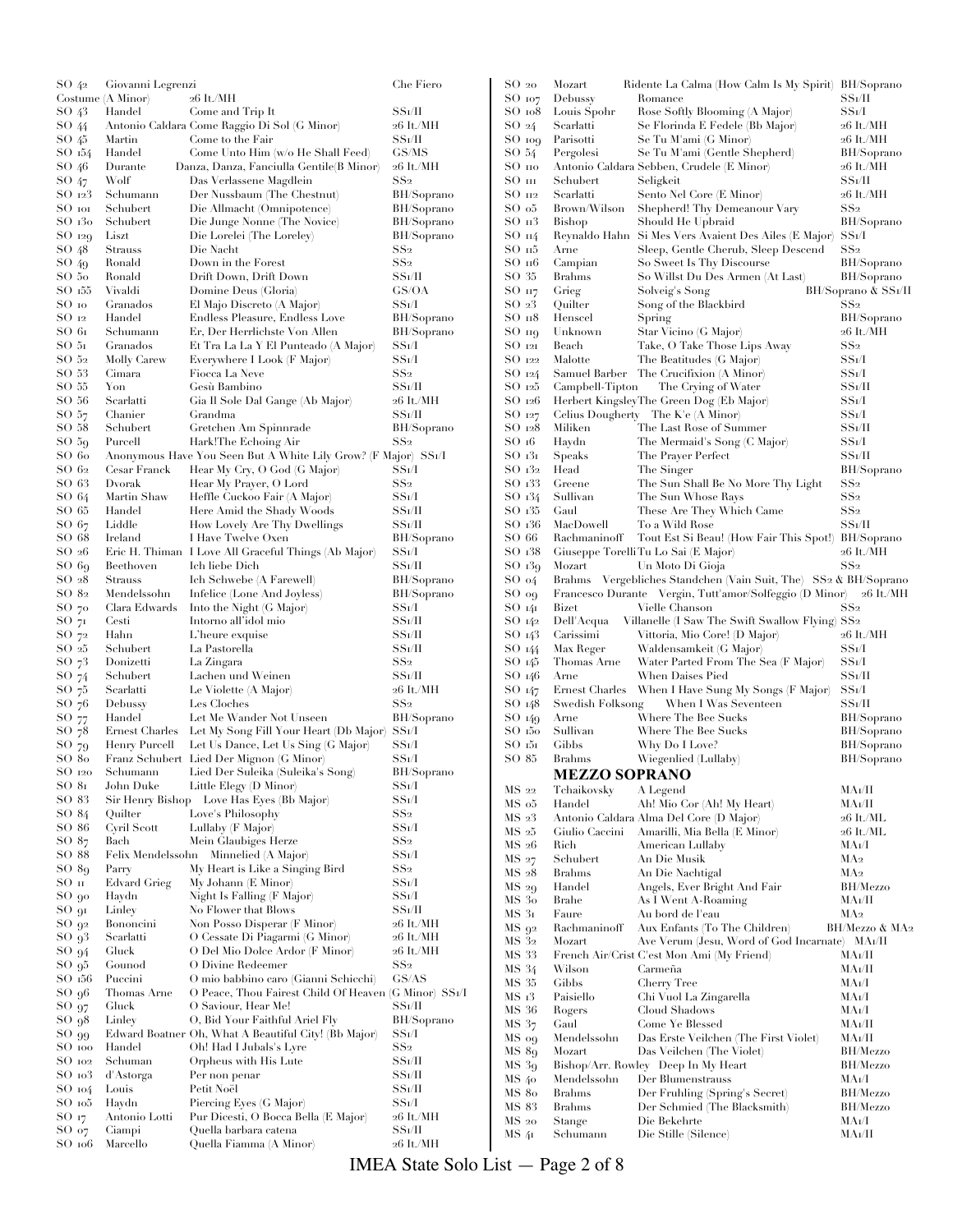| MS 42<br>Dream Valley<br>Quilter<br>MS 06<br>Handel<br>Dryads, Sylvans (From 'Time And Truth')<br>MS 19<br>Schubert<br>Du Bist die ruh (Peace)<br>MS 43<br>Es Muss Ein Wunderbares Sein<br>Liszt<br>MS 44<br>Lehmann<br>Evensong<br>MS 45<br>Girls' Song<br>Howells<br>MS 46<br>Niles<br>Go 'Way from My Window<br>MA1/I<br>MS 18<br>Schubert<br>Gott Im Frühling (God in Springtime)<br>MS 47<br>Great Peace Have They<br>MA2<br>Rogers<br>Heiden Roslein (The Wild Rose)<br>MS 90<br>Schubert<br>MS 48<br>Handel<br>Here Amid The Shady Woods<br>MS 49<br>Gretchaninoff<br>Hush the Song of the Nightengale<br>MA2<br>MS 50<br>Purcell<br>I Attempt From Love's Sickness To Fly<br>MS 51<br>Ici Bas!<br>Faure<br>MS 52<br>Im Herbst<br>MA2<br>Franz<br>MS 53<br>Taubert<br>In Der Fremde (In A Strange Land)<br>Schumann<br>MS 79<br>Jemand (Somebody)<br>Raff<br>Keine Sorg'um Den Weg<br>MS 54<br>MS 56<br>Beethoven<br>Kennst Du Das Land<br>MS 55<br>Purcell<br>Kind Fortune Smiles<br>MS 88<br>Berlioz<br>L'ile Inconnue (The Undiscovered Country) BH/Mezzo<br>MS 16<br>Searlatti<br>Le Violette (F Major)<br>MS 57<br>Faure<br>Les Berceaux<br>MS 84<br>Lied Der Braut (The Bride's Song)<br>Schumann<br>MS 59<br>Love I Have Won You<br>Ronald<br><b>Loveliest of Trees</b><br>MS 60<br>Duke<br>MS 61<br>Melmillo<br>Carey<br>MS 62<br>Speaks<br>Morning<br>MS 63<br>Haydn<br>My Mother Bids Me Bind My Hair<br>MS 64<br>Nina (D Minor)<br>Anonymous<br>MS 102<br>Non so piu (Le nozze di Figaro)<br>Mozart<br>MS 65<br>Now The Dancing Sunbeams Play<br>Haydn<br>MS 14<br>Nymphs And Shepherds<br>Purcell<br>MS 66<br>Scarlatti<br>O Cessate Di Piagarmi (E Major)<br>MS 67<br>Orpheus With His Lute<br>Sullivan<br>MS 69<br>Parting (Muss Es Eine Trennung)<br>Brahms<br>MA2<br>MS 70<br>Bizet<br>Pastorale<br>MS 72<br>Per La Gloria D'adorarvi (D Major)<br>Bononcini<br>MS 08<br>Kilenyi<br>Preguntale a las Estrellas<br>MA1/1<br>MS 73<br>Antonio Lotti<br>Pur Dicesti, O Bocca Bella (C Major)<br>MS 74<br>Scarlatti<br>Se Florinda E Fedele (F Major)<br>MS 75<br>F. J. Fetis<br>Se I Miei Sospiri (A Minor)<br>MS 17<br>Scarlatti<br>Sento Nel Core (D Minor)<br>MS 76<br>Serenade (Sing, Smile, Slumber)<br>Gounod<br>MS 77<br>Vaughan Williams<br>Silent Noon<br>MS 15<br>Quilter<br>Spring is at the Door<br>MS 58<br>Star Vicino (Let Me Linger Near Thee)<br>Rosa<br>MS 81<br>Te Deum (Vouchsafe, O Lord)<br>Handel<br>MS 82<br>Godard<br>Te Souviens tu<br>MS 85<br>The Carol of the Birds<br>Niles<br>MS 86<br>Eccles<br>The Jolly Jolly Breeze<br>MS 87<br>Tehaikovsky<br>The Lord Is My Shepherd<br>MS 03<br>The Sleep that Flits on Baby's Eyes<br>Carpenter<br>MS 93<br>Giuseppe TorelliTu Lo Sai (C Major)<br>MS 21<br>Vivaldi<br>Un Certo non so che<br>Wolf<br>MS 94<br>Verborgenheit<br>MS 103<br>Mozart<br>Voi, che sapete (Le nozze di Figaro<br>MS 24<br>Strauss<br>Waldseligkeit (Alone In The Forest)<br>MS 95<br>Purcell<br>We Sing to Him<br>MA2<br>MS 96<br>When Daisies Pied<br>Arne<br>MS 97<br>Purcell When I Have Often Heard Young Maidens Complaining<br>MS 98<br>Who Ever Thinks Or Hopes Of Love<br>Dowland<br>MA1/I<br>MS 99<br>Brahms<br>Wie Melodien<br>MS 38<br>Schubert<br>Wiegenlied (Cradle Song)<br>Wind of the Western Sea<br>MS 100<br>Peel<br>MS 101<br>Wind Of The Wheat<br>Phillips<br><b>ALTO</b><br>MA2<br>AL 23<br>Harty<br>A Lullaby<br>AL 13<br>Mozart<br>Addio (Adieu)<br>AL 19<br>Schubert<br>An Die Musik (To Music)<br>AL 25<br>Franz<br>Auf Dem Meere (On The Ocean)<br>AL 32<br>Bei Der Wiege (Cradle Song)<br>Mendelssohn<br>AL 26<br>Beneath A Weeping Willow's Shade<br>Hopkinson<br>AL 27<br>Bist du bei mir (You are with me)<br>Bach<br>AL 36<br>Handel<br>Cara Sposa (Dearest Consort) | MS 78 | Wagner   | Dors, Mon Enfant (Slumber Song) | <b>BH/Mezzo</b>                     |
|--------------------------------------------------------------------------------------------------------------------------------------------------------------------------------------------------------------------------------------------------------------------------------------------------------------------------------------------------------------------------------------------------------------------------------------------------------------------------------------------------------------------------------------------------------------------------------------------------------------------------------------------------------------------------------------------------------------------------------------------------------------------------------------------------------------------------------------------------------------------------------------------------------------------------------------------------------------------------------------------------------------------------------------------------------------------------------------------------------------------------------------------------------------------------------------------------------------------------------------------------------------------------------------------------------------------------------------------------------------------------------------------------------------------------------------------------------------------------------------------------------------------------------------------------------------------------------------------------------------------------------------------------------------------------------------------------------------------------------------------------------------------------------------------------------------------------------------------------------------------------------------------------------------------------------------------------------------------------------------------------------------------------------------------------------------------------------------------------------------------------------------------------------------------------------------------------------------------------------------------------------------------------------------------------------------------------------------------------------------------------------------------------------------------------------------------------------------------------------------------------------------------------------------------------------------------------------------------------------------------------------------------------------------------------------------------------------------------------------------------------------------------------------------------------------------------------------------------------------------------------------------------------------------------------------------------------------------------------------------------------------------------------------------------------------------------------------------------------------------------------------------------------------------------------------------------------------------------------------------------------------------------------------------------------------------------------------------------------------------------------------------------------------------------------------------------------------------------------------------------------------------------------------------------------------------------------------------------------------------------------------------------------------------------------------------------------------------------------------------------------------------------------|-------|----------|---------------------------------|-------------------------------------|
|                                                                                                                                                                                                                                                                                                                                                                                                                                                                                                                                                                                                                                                                                                                                                                                                                                                                                                                                                                                                                                                                                                                                                                                                                                                                                                                                                                                                                                                                                                                                                                                                                                                                                                                                                                                                                                                                                                                                                                                                                                                                                                                                                                                                                                                                                                                                                                                                                                                                                                                                                                                                                                                                                                                                                                                                                                                                                                                                                                                                                                                                                                                                                                                                                                                                                                                                                                                                                                                                                                                                                                                                                                                                                                                                                                          |       |          |                                 | <b>BH/Mezzo</b>                     |
|                                                                                                                                                                                                                                                                                                                                                                                                                                                                                                                                                                                                                                                                                                                                                                                                                                                                                                                                                                                                                                                                                                                                                                                                                                                                                                                                                                                                                                                                                                                                                                                                                                                                                                                                                                                                                                                                                                                                                                                                                                                                                                                                                                                                                                                                                                                                                                                                                                                                                                                                                                                                                                                                                                                                                                                                                                                                                                                                                                                                                                                                                                                                                                                                                                                                                                                                                                                                                                                                                                                                                                                                                                                                                                                                                                          |       |          |                                 | <b>BH/Mezzo</b>                     |
|                                                                                                                                                                                                                                                                                                                                                                                                                                                                                                                                                                                                                                                                                                                                                                                                                                                                                                                                                                                                                                                                                                                                                                                                                                                                                                                                                                                                                                                                                                                                                                                                                                                                                                                                                                                                                                                                                                                                                                                                                                                                                                                                                                                                                                                                                                                                                                                                                                                                                                                                                                                                                                                                                                                                                                                                                                                                                                                                                                                                                                                                                                                                                                                                                                                                                                                                                                                                                                                                                                                                                                                                                                                                                                                                                                          |       |          |                                 | MA2 & BH/Mezzo                      |
|                                                                                                                                                                                                                                                                                                                                                                                                                                                                                                                                                                                                                                                                                                                                                                                                                                                                                                                                                                                                                                                                                                                                                                                                                                                                                                                                                                                                                                                                                                                                                                                                                                                                                                                                                                                                                                                                                                                                                                                                                                                                                                                                                                                                                                                                                                                                                                                                                                                                                                                                                                                                                                                                                                                                                                                                                                                                                                                                                                                                                                                                                                                                                                                                                                                                                                                                                                                                                                                                                                                                                                                                                                                                                                                                                                          |       |          |                                 | MA1/II                              |
|                                                                                                                                                                                                                                                                                                                                                                                                                                                                                                                                                                                                                                                                                                                                                                                                                                                                                                                                                                                                                                                                                                                                                                                                                                                                                                                                                                                                                                                                                                                                                                                                                                                                                                                                                                                                                                                                                                                                                                                                                                                                                                                                                                                                                                                                                                                                                                                                                                                                                                                                                                                                                                                                                                                                                                                                                                                                                                                                                                                                                                                                                                                                                                                                                                                                                                                                                                                                                                                                                                                                                                                                                                                                                                                                                                          |       |          |                                 | MA1/I                               |
|                                                                                                                                                                                                                                                                                                                                                                                                                                                                                                                                                                                                                                                                                                                                                                                                                                                                                                                                                                                                                                                                                                                                                                                                                                                                                                                                                                                                                                                                                                                                                                                                                                                                                                                                                                                                                                                                                                                                                                                                                                                                                                                                                                                                                                                                                                                                                                                                                                                                                                                                                                                                                                                                                                                                                                                                                                                                                                                                                                                                                                                                                                                                                                                                                                                                                                                                                                                                                                                                                                                                                                                                                                                                                                                                                                          |       |          |                                 | <b>BH/Mezzo</b>                     |
|                                                                                                                                                                                                                                                                                                                                                                                                                                                                                                                                                                                                                                                                                                                                                                                                                                                                                                                                                                                                                                                                                                                                                                                                                                                                                                                                                                                                                                                                                                                                                                                                                                                                                                                                                                                                                                                                                                                                                                                                                                                                                                                                                                                                                                                                                                                                                                                                                                                                                                                                                                                                                                                                                                                                                                                                                                                                                                                                                                                                                                                                                                                                                                                                                                                                                                                                                                                                                                                                                                                                                                                                                                                                                                                                                                          |       |          |                                 |                                     |
|                                                                                                                                                                                                                                                                                                                                                                                                                                                                                                                                                                                                                                                                                                                                                                                                                                                                                                                                                                                                                                                                                                                                                                                                                                                                                                                                                                                                                                                                                                                                                                                                                                                                                                                                                                                                                                                                                                                                                                                                                                                                                                                                                                                                                                                                                                                                                                                                                                                                                                                                                                                                                                                                                                                                                                                                                                                                                                                                                                                                                                                                                                                                                                                                                                                                                                                                                                                                                                                                                                                                                                                                                                                                                                                                                                          |       |          |                                 | MA1/II                              |
|                                                                                                                                                                                                                                                                                                                                                                                                                                                                                                                                                                                                                                                                                                                                                                                                                                                                                                                                                                                                                                                                                                                                                                                                                                                                                                                                                                                                                                                                                                                                                                                                                                                                                                                                                                                                                                                                                                                                                                                                                                                                                                                                                                                                                                                                                                                                                                                                                                                                                                                                                                                                                                                                                                                                                                                                                                                                                                                                                                                                                                                                                                                                                                                                                                                                                                                                                                                                                                                                                                                                                                                                                                                                                                                                                                          |       |          |                                 | <b>BH/Mezzo</b>                     |
|                                                                                                                                                                                                                                                                                                                                                                                                                                                                                                                                                                                                                                                                                                                                                                                                                                                                                                                                                                                                                                                                                                                                                                                                                                                                                                                                                                                                                                                                                                                                                                                                                                                                                                                                                                                                                                                                                                                                                                                                                                                                                                                                                                                                                                                                                                                                                                                                                                                                                                                                                                                                                                                                                                                                                                                                                                                                                                                                                                                                                                                                                                                                                                                                                                                                                                                                                                                                                                                                                                                                                                                                                                                                                                                                                                          |       |          |                                 | <b>BH/Mezzo</b>                     |
|                                                                                                                                                                                                                                                                                                                                                                                                                                                                                                                                                                                                                                                                                                                                                                                                                                                                                                                                                                                                                                                                                                                                                                                                                                                                                                                                                                                                                                                                                                                                                                                                                                                                                                                                                                                                                                                                                                                                                                                                                                                                                                                                                                                                                                                                                                                                                                                                                                                                                                                                                                                                                                                                                                                                                                                                                                                                                                                                                                                                                                                                                                                                                                                                                                                                                                                                                                                                                                                                                                                                                                                                                                                                                                                                                                          |       |          |                                 |                                     |
|                                                                                                                                                                                                                                                                                                                                                                                                                                                                                                                                                                                                                                                                                                                                                                                                                                                                                                                                                                                                                                                                                                                                                                                                                                                                                                                                                                                                                                                                                                                                                                                                                                                                                                                                                                                                                                                                                                                                                                                                                                                                                                                                                                                                                                                                                                                                                                                                                                                                                                                                                                                                                                                                                                                                                                                                                                                                                                                                                                                                                                                                                                                                                                                                                                                                                                                                                                                                                                                                                                                                                                                                                                                                                                                                                                          |       |          |                                 | <b>BH/Mezzo</b>                     |
|                                                                                                                                                                                                                                                                                                                                                                                                                                                                                                                                                                                                                                                                                                                                                                                                                                                                                                                                                                                                                                                                                                                                                                                                                                                                                                                                                                                                                                                                                                                                                                                                                                                                                                                                                                                                                                                                                                                                                                                                                                                                                                                                                                                                                                                                                                                                                                                                                                                                                                                                                                                                                                                                                                                                                                                                                                                                                                                                                                                                                                                                                                                                                                                                                                                                                                                                                                                                                                                                                                                                                                                                                                                                                                                                                                          |       |          |                                 | MA1/I                               |
|                                                                                                                                                                                                                                                                                                                                                                                                                                                                                                                                                                                                                                                                                                                                                                                                                                                                                                                                                                                                                                                                                                                                                                                                                                                                                                                                                                                                                                                                                                                                                                                                                                                                                                                                                                                                                                                                                                                                                                                                                                                                                                                                                                                                                                                                                                                                                                                                                                                                                                                                                                                                                                                                                                                                                                                                                                                                                                                                                                                                                                                                                                                                                                                                                                                                                                                                                                                                                                                                                                                                                                                                                                                                                                                                                                          |       |          |                                 |                                     |
|                                                                                                                                                                                                                                                                                                                                                                                                                                                                                                                                                                                                                                                                                                                                                                                                                                                                                                                                                                                                                                                                                                                                                                                                                                                                                                                                                                                                                                                                                                                                                                                                                                                                                                                                                                                                                                                                                                                                                                                                                                                                                                                                                                                                                                                                                                                                                                                                                                                                                                                                                                                                                                                                                                                                                                                                                                                                                                                                                                                                                                                                                                                                                                                                                                                                                                                                                                                                                                                                                                                                                                                                                                                                                                                                                                          |       |          |                                 | <b>BH/Mezzo</b>                     |
|                                                                                                                                                                                                                                                                                                                                                                                                                                                                                                                                                                                                                                                                                                                                                                                                                                                                                                                                                                                                                                                                                                                                                                                                                                                                                                                                                                                                                                                                                                                                                                                                                                                                                                                                                                                                                                                                                                                                                                                                                                                                                                                                                                                                                                                                                                                                                                                                                                                                                                                                                                                                                                                                                                                                                                                                                                                                                                                                                                                                                                                                                                                                                                                                                                                                                                                                                                                                                                                                                                                                                                                                                                                                                                                                                                          |       |          |                                 | <b>BH/Mezzo</b>                     |
|                                                                                                                                                                                                                                                                                                                                                                                                                                                                                                                                                                                                                                                                                                                                                                                                                                                                                                                                                                                                                                                                                                                                                                                                                                                                                                                                                                                                                                                                                                                                                                                                                                                                                                                                                                                                                                                                                                                                                                                                                                                                                                                                                                                                                                                                                                                                                                                                                                                                                                                                                                                                                                                                                                                                                                                                                                                                                                                                                                                                                                                                                                                                                                                                                                                                                                                                                                                                                                                                                                                                                                                                                                                                                                                                                                          |       |          |                                 | MA1/11                              |
|                                                                                                                                                                                                                                                                                                                                                                                                                                                                                                                                                                                                                                                                                                                                                                                                                                                                                                                                                                                                                                                                                                                                                                                                                                                                                                                                                                                                                                                                                                                                                                                                                                                                                                                                                                                                                                                                                                                                                                                                                                                                                                                                                                                                                                                                                                                                                                                                                                                                                                                                                                                                                                                                                                                                                                                                                                                                                                                                                                                                                                                                                                                                                                                                                                                                                                                                                                                                                                                                                                                                                                                                                                                                                                                                                                          |       |          |                                 | <b>BH/Mezzo</b>                     |
|                                                                                                                                                                                                                                                                                                                                                                                                                                                                                                                                                                                                                                                                                                                                                                                                                                                                                                                                                                                                                                                                                                                                                                                                                                                                                                                                                                                                                                                                                                                                                                                                                                                                                                                                                                                                                                                                                                                                                                                                                                                                                                                                                                                                                                                                                                                                                                                                                                                                                                                                                                                                                                                                                                                                                                                                                                                                                                                                                                                                                                                                                                                                                                                                                                                                                                                                                                                                                                                                                                                                                                                                                                                                                                                                                                          |       |          |                                 | MA2                                 |
|                                                                                                                                                                                                                                                                                                                                                                                                                                                                                                                                                                                                                                                                                                                                                                                                                                                                                                                                                                                                                                                                                                                                                                                                                                                                                                                                                                                                                                                                                                                                                                                                                                                                                                                                                                                                                                                                                                                                                                                                                                                                                                                                                                                                                                                                                                                                                                                                                                                                                                                                                                                                                                                                                                                                                                                                                                                                                                                                                                                                                                                                                                                                                                                                                                                                                                                                                                                                                                                                                                                                                                                                                                                                                                                                                                          |       |          |                                 |                                     |
|                                                                                                                                                                                                                                                                                                                                                                                                                                                                                                                                                                                                                                                                                                                                                                                                                                                                                                                                                                                                                                                                                                                                                                                                                                                                                                                                                                                                                                                                                                                                                                                                                                                                                                                                                                                                                                                                                                                                                                                                                                                                                                                                                                                                                                                                                                                                                                                                                                                                                                                                                                                                                                                                                                                                                                                                                                                                                                                                                                                                                                                                                                                                                                                                                                                                                                                                                                                                                                                                                                                                                                                                                                                                                                                                                                          |       |          |                                 | 26 It./ML                           |
|                                                                                                                                                                                                                                                                                                                                                                                                                                                                                                                                                                                                                                                                                                                                                                                                                                                                                                                                                                                                                                                                                                                                                                                                                                                                                                                                                                                                                                                                                                                                                                                                                                                                                                                                                                                                                                                                                                                                                                                                                                                                                                                                                                                                                                                                                                                                                                                                                                                                                                                                                                                                                                                                                                                                                                                                                                                                                                                                                                                                                                                                                                                                                                                                                                                                                                                                                                                                                                                                                                                                                                                                                                                                                                                                                                          |       |          |                                 | MA <sub>2</sub>                     |
|                                                                                                                                                                                                                                                                                                                                                                                                                                                                                                                                                                                                                                                                                                                                                                                                                                                                                                                                                                                                                                                                                                                                                                                                                                                                                                                                                                                                                                                                                                                                                                                                                                                                                                                                                                                                                                                                                                                                                                                                                                                                                                                                                                                                                                                                                                                                                                                                                                                                                                                                                                                                                                                                                                                                                                                                                                                                                                                                                                                                                                                                                                                                                                                                                                                                                                                                                                                                                                                                                                                                                                                                                                                                                                                                                                          |       |          |                                 | <b>BH/Mezzo</b>                     |
|                                                                                                                                                                                                                                                                                                                                                                                                                                                                                                                                                                                                                                                                                                                                                                                                                                                                                                                                                                                                                                                                                                                                                                                                                                                                                                                                                                                                                                                                                                                                                                                                                                                                                                                                                                                                                                                                                                                                                                                                                                                                                                                                                                                                                                                                                                                                                                                                                                                                                                                                                                                                                                                                                                                                                                                                                                                                                                                                                                                                                                                                                                                                                                                                                                                                                                                                                                                                                                                                                                                                                                                                                                                                                                                                                                          |       |          |                                 | MA2                                 |
|                                                                                                                                                                                                                                                                                                                                                                                                                                                                                                                                                                                                                                                                                                                                                                                                                                                                                                                                                                                                                                                                                                                                                                                                                                                                                                                                                                                                                                                                                                                                                                                                                                                                                                                                                                                                                                                                                                                                                                                                                                                                                                                                                                                                                                                                                                                                                                                                                                                                                                                                                                                                                                                                                                                                                                                                                                                                                                                                                                                                                                                                                                                                                                                                                                                                                                                                                                                                                                                                                                                                                                                                                                                                                                                                                                          |       |          |                                 | MA1/I                               |
|                                                                                                                                                                                                                                                                                                                                                                                                                                                                                                                                                                                                                                                                                                                                                                                                                                                                                                                                                                                                                                                                                                                                                                                                                                                                                                                                                                                                                                                                                                                                                                                                                                                                                                                                                                                                                                                                                                                                                                                                                                                                                                                                                                                                                                                                                                                                                                                                                                                                                                                                                                                                                                                                                                                                                                                                                                                                                                                                                                                                                                                                                                                                                                                                                                                                                                                                                                                                                                                                                                                                                                                                                                                                                                                                                                          |       |          |                                 | <b>BH/Mezzo</b>                     |
|                                                                                                                                                                                                                                                                                                                                                                                                                                                                                                                                                                                                                                                                                                                                                                                                                                                                                                                                                                                                                                                                                                                                                                                                                                                                                                                                                                                                                                                                                                                                                                                                                                                                                                                                                                                                                                                                                                                                                                                                                                                                                                                                                                                                                                                                                                                                                                                                                                                                                                                                                                                                                                                                                                                                                                                                                                                                                                                                                                                                                                                                                                                                                                                                                                                                                                                                                                                                                                                                                                                                                                                                                                                                                                                                                                          |       |          |                                 | MA1/I                               |
|                                                                                                                                                                                                                                                                                                                                                                                                                                                                                                                                                                                                                                                                                                                                                                                                                                                                                                                                                                                                                                                                                                                                                                                                                                                                                                                                                                                                                                                                                                                                                                                                                                                                                                                                                                                                                                                                                                                                                                                                                                                                                                                                                                                                                                                                                                                                                                                                                                                                                                                                                                                                                                                                                                                                                                                                                                                                                                                                                                                                                                                                                                                                                                                                                                                                                                                                                                                                                                                                                                                                                                                                                                                                                                                                                                          |       |          |                                 | <b>BH/Mezzo</b>                     |
|                                                                                                                                                                                                                                                                                                                                                                                                                                                                                                                                                                                                                                                                                                                                                                                                                                                                                                                                                                                                                                                                                                                                                                                                                                                                                                                                                                                                                                                                                                                                                                                                                                                                                                                                                                                                                                                                                                                                                                                                                                                                                                                                                                                                                                                                                                                                                                                                                                                                                                                                                                                                                                                                                                                                                                                                                                                                                                                                                                                                                                                                                                                                                                                                                                                                                                                                                                                                                                                                                                                                                                                                                                                                                                                                                                          |       |          |                                 | 26 It./ML                           |
|                                                                                                                                                                                                                                                                                                                                                                                                                                                                                                                                                                                                                                                                                                                                                                                                                                                                                                                                                                                                                                                                                                                                                                                                                                                                                                                                                                                                                                                                                                                                                                                                                                                                                                                                                                                                                                                                                                                                                                                                                                                                                                                                                                                                                                                                                                                                                                                                                                                                                                                                                                                                                                                                                                                                                                                                                                                                                                                                                                                                                                                                                                                                                                                                                                                                                                                                                                                                                                                                                                                                                                                                                                                                                                                                                                          |       |          |                                 | GS/AMS                              |
|                                                                                                                                                                                                                                                                                                                                                                                                                                                                                                                                                                                                                                                                                                                                                                                                                                                                                                                                                                                                                                                                                                                                                                                                                                                                                                                                                                                                                                                                                                                                                                                                                                                                                                                                                                                                                                                                                                                                                                                                                                                                                                                                                                                                                                                                                                                                                                                                                                                                                                                                                                                                                                                                                                                                                                                                                                                                                                                                                                                                                                                                                                                                                                                                                                                                                                                                                                                                                                                                                                                                                                                                                                                                                                                                                                          |       |          |                                 | <b>BH/Mezzo</b>                     |
|                                                                                                                                                                                                                                                                                                                                                                                                                                                                                                                                                                                                                                                                                                                                                                                                                                                                                                                                                                                                                                                                                                                                                                                                                                                                                                                                                                                                                                                                                                                                                                                                                                                                                                                                                                                                                                                                                                                                                                                                                                                                                                                                                                                                                                                                                                                                                                                                                                                                                                                                                                                                                                                                                                                                                                                                                                                                                                                                                                                                                                                                                                                                                                                                                                                                                                                                                                                                                                                                                                                                                                                                                                                                                                                                                                          |       |          |                                 | <b>BH/Mezzo</b>                     |
|                                                                                                                                                                                                                                                                                                                                                                                                                                                                                                                                                                                                                                                                                                                                                                                                                                                                                                                                                                                                                                                                                                                                                                                                                                                                                                                                                                                                                                                                                                                                                                                                                                                                                                                                                                                                                                                                                                                                                                                                                                                                                                                                                                                                                                                                                                                                                                                                                                                                                                                                                                                                                                                                                                                                                                                                                                                                                                                                                                                                                                                                                                                                                                                                                                                                                                                                                                                                                                                                                                                                                                                                                                                                                                                                                                          |       |          |                                 | 26 It./ML                           |
|                                                                                                                                                                                                                                                                                                                                                                                                                                                                                                                                                                                                                                                                                                                                                                                                                                                                                                                                                                                                                                                                                                                                                                                                                                                                                                                                                                                                                                                                                                                                                                                                                                                                                                                                                                                                                                                                                                                                                                                                                                                                                                                                                                                                                                                                                                                                                                                                                                                                                                                                                                                                                                                                                                                                                                                                                                                                                                                                                                                                                                                                                                                                                                                                                                                                                                                                                                                                                                                                                                                                                                                                                                                                                                                                                                          |       |          |                                 | BH/Mezzo & MA2                      |
|                                                                                                                                                                                                                                                                                                                                                                                                                                                                                                                                                                                                                                                                                                                                                                                                                                                                                                                                                                                                                                                                                                                                                                                                                                                                                                                                                                                                                                                                                                                                                                                                                                                                                                                                                                                                                                                                                                                                                                                                                                                                                                                                                                                                                                                                                                                                                                                                                                                                                                                                                                                                                                                                                                                                                                                                                                                                                                                                                                                                                                                                                                                                                                                                                                                                                                                                                                                                                                                                                                                                                                                                                                                                                                                                                                          |       |          |                                 | <b>BH/Mezzo</b>                     |
|                                                                                                                                                                                                                                                                                                                                                                                                                                                                                                                                                                                                                                                                                                                                                                                                                                                                                                                                                                                                                                                                                                                                                                                                                                                                                                                                                                                                                                                                                                                                                                                                                                                                                                                                                                                                                                                                                                                                                                                                                                                                                                                                                                                                                                                                                                                                                                                                                                                                                                                                                                                                                                                                                                                                                                                                                                                                                                                                                                                                                                                                                                                                                                                                                                                                                                                                                                                                                                                                                                                                                                                                                                                                                                                                                                          |       |          |                                 |                                     |
|                                                                                                                                                                                                                                                                                                                                                                                                                                                                                                                                                                                                                                                                                                                                                                                                                                                                                                                                                                                                                                                                                                                                                                                                                                                                                                                                                                                                                                                                                                                                                                                                                                                                                                                                                                                                                                                                                                                                                                                                                                                                                                                                                                                                                                                                                                                                                                                                                                                                                                                                                                                                                                                                                                                                                                                                                                                                                                                                                                                                                                                                                                                                                                                                                                                                                                                                                                                                                                                                                                                                                                                                                                                                                                                                                                          |       |          |                                 | 26 It./ML                           |
|                                                                                                                                                                                                                                                                                                                                                                                                                                                                                                                                                                                                                                                                                                                                                                                                                                                                                                                                                                                                                                                                                                                                                                                                                                                                                                                                                                                                                                                                                                                                                                                                                                                                                                                                                                                                                                                                                                                                                                                                                                                                                                                                                                                                                                                                                                                                                                                                                                                                                                                                                                                                                                                                                                                                                                                                                                                                                                                                                                                                                                                                                                                                                                                                                                                                                                                                                                                                                                                                                                                                                                                                                                                                                                                                                                          |       |          |                                 | 26 It./ML                           |
|                                                                                                                                                                                                                                                                                                                                                                                                                                                                                                                                                                                                                                                                                                                                                                                                                                                                                                                                                                                                                                                                                                                                                                                                                                                                                                                                                                                                                                                                                                                                                                                                                                                                                                                                                                                                                                                                                                                                                                                                                                                                                                                                                                                                                                                                                                                                                                                                                                                                                                                                                                                                                                                                                                                                                                                                                                                                                                                                                                                                                                                                                                                                                                                                                                                                                                                                                                                                                                                                                                                                                                                                                                                                                                                                                                          |       |          |                                 | 26 It./ML                           |
|                                                                                                                                                                                                                                                                                                                                                                                                                                                                                                                                                                                                                                                                                                                                                                                                                                                                                                                                                                                                                                                                                                                                                                                                                                                                                                                                                                                                                                                                                                                                                                                                                                                                                                                                                                                                                                                                                                                                                                                                                                                                                                                                                                                                                                                                                                                                                                                                                                                                                                                                                                                                                                                                                                                                                                                                                                                                                                                                                                                                                                                                                                                                                                                                                                                                                                                                                                                                                                                                                                                                                                                                                                                                                                                                                                          |       |          |                                 | 26 It./ML                           |
|                                                                                                                                                                                                                                                                                                                                                                                                                                                                                                                                                                                                                                                                                                                                                                                                                                                                                                                                                                                                                                                                                                                                                                                                                                                                                                                                                                                                                                                                                                                                                                                                                                                                                                                                                                                                                                                                                                                                                                                                                                                                                                                                                                                                                                                                                                                                                                                                                                                                                                                                                                                                                                                                                                                                                                                                                                                                                                                                                                                                                                                                                                                                                                                                                                                                                                                                                                                                                                                                                                                                                                                                                                                                                                                                                                          |       |          |                                 | 26 It./ML                           |
|                                                                                                                                                                                                                                                                                                                                                                                                                                                                                                                                                                                                                                                                                                                                                                                                                                                                                                                                                                                                                                                                                                                                                                                                                                                                                                                                                                                                                                                                                                                                                                                                                                                                                                                                                                                                                                                                                                                                                                                                                                                                                                                                                                                                                                                                                                                                                                                                                                                                                                                                                                                                                                                                                                                                                                                                                                                                                                                                                                                                                                                                                                                                                                                                                                                                                                                                                                                                                                                                                                                                                                                                                                                                                                                                                                          |       |          |                                 | MA1/II                              |
|                                                                                                                                                                                                                                                                                                                                                                                                                                                                                                                                                                                                                                                                                                                                                                                                                                                                                                                                                                                                                                                                                                                                                                                                                                                                                                                                                                                                                                                                                                                                                                                                                                                                                                                                                                                                                                                                                                                                                                                                                                                                                                                                                                                                                                                                                                                                                                                                                                                                                                                                                                                                                                                                                                                                                                                                                                                                                                                                                                                                                                                                                                                                                                                                                                                                                                                                                                                                                                                                                                                                                                                                                                                                                                                                                                          |       |          |                                 | MA1/I                               |
|                                                                                                                                                                                                                                                                                                                                                                                                                                                                                                                                                                                                                                                                                                                                                                                                                                                                                                                                                                                                                                                                                                                                                                                                                                                                                                                                                                                                                                                                                                                                                                                                                                                                                                                                                                                                                                                                                                                                                                                                                                                                                                                                                                                                                                                                                                                                                                                                                                                                                                                                                                                                                                                                                                                                                                                                                                                                                                                                                                                                                                                                                                                                                                                                                                                                                                                                                                                                                                                                                                                                                                                                                                                                                                                                                                          |       |          |                                 | MA1/II                              |
|                                                                                                                                                                                                                                                                                                                                                                                                                                                                                                                                                                                                                                                                                                                                                                                                                                                                                                                                                                                                                                                                                                                                                                                                                                                                                                                                                                                                                                                                                                                                                                                                                                                                                                                                                                                                                                                                                                                                                                                                                                                                                                                                                                                                                                                                                                                                                                                                                                                                                                                                                                                                                                                                                                                                                                                                                                                                                                                                                                                                                                                                                                                                                                                                                                                                                                                                                                                                                                                                                                                                                                                                                                                                                                                                                                          |       |          |                                 | <b>BH/Mezzo</b>                     |
|                                                                                                                                                                                                                                                                                                                                                                                                                                                                                                                                                                                                                                                                                                                                                                                                                                                                                                                                                                                                                                                                                                                                                                                                                                                                                                                                                                                                                                                                                                                                                                                                                                                                                                                                                                                                                                                                                                                                                                                                                                                                                                                                                                                                                                                                                                                                                                                                                                                                                                                                                                                                                                                                                                                                                                                                                                                                                                                                                                                                                                                                                                                                                                                                                                                                                                                                                                                                                                                                                                                                                                                                                                                                                                                                                                          |       |          |                                 | MA1/II                              |
|                                                                                                                                                                                                                                                                                                                                                                                                                                                                                                                                                                                                                                                                                                                                                                                                                                                                                                                                                                                                                                                                                                                                                                                                                                                                                                                                                                                                                                                                                                                                                                                                                                                                                                                                                                                                                                                                                                                                                                                                                                                                                                                                                                                                                                                                                                                                                                                                                                                                                                                                                                                                                                                                                                                                                                                                                                                                                                                                                                                                                                                                                                                                                                                                                                                                                                                                                                                                                                                                                                                                                                                                                                                                                                                                                                          |       |          |                                 | MA2                                 |
|                                                                                                                                                                                                                                                                                                                                                                                                                                                                                                                                                                                                                                                                                                                                                                                                                                                                                                                                                                                                                                                                                                                                                                                                                                                                                                                                                                                                                                                                                                                                                                                                                                                                                                                                                                                                                                                                                                                                                                                                                                                                                                                                                                                                                                                                                                                                                                                                                                                                                                                                                                                                                                                                                                                                                                                                                                                                                                                                                                                                                                                                                                                                                                                                                                                                                                                                                                                                                                                                                                                                                                                                                                                                                                                                                                          |       |          |                                 | MA1/II                              |
|                                                                                                                                                                                                                                                                                                                                                                                                                                                                                                                                                                                                                                                                                                                                                                                                                                                                                                                                                                                                                                                                                                                                                                                                                                                                                                                                                                                                                                                                                                                                                                                                                                                                                                                                                                                                                                                                                                                                                                                                                                                                                                                                                                                                                                                                                                                                                                                                                                                                                                                                                                                                                                                                                                                                                                                                                                                                                                                                                                                                                                                                                                                                                                                                                                                                                                                                                                                                                                                                                                                                                                                                                                                                                                                                                                          |       |          |                                 | MA2                                 |
|                                                                                                                                                                                                                                                                                                                                                                                                                                                                                                                                                                                                                                                                                                                                                                                                                                                                                                                                                                                                                                                                                                                                                                                                                                                                                                                                                                                                                                                                                                                                                                                                                                                                                                                                                                                                                                                                                                                                                                                                                                                                                                                                                                                                                                                                                                                                                                                                                                                                                                                                                                                                                                                                                                                                                                                                                                                                                                                                                                                                                                                                                                                                                                                                                                                                                                                                                                                                                                                                                                                                                                                                                                                                                                                                                                          |       |          |                                 | MA1/1                               |
|                                                                                                                                                                                                                                                                                                                                                                                                                                                                                                                                                                                                                                                                                                                                                                                                                                                                                                                                                                                                                                                                                                                                                                                                                                                                                                                                                                                                                                                                                                                                                                                                                                                                                                                                                                                                                                                                                                                                                                                                                                                                                                                                                                                                                                                                                                                                                                                                                                                                                                                                                                                                                                                                                                                                                                                                                                                                                                                                                                                                                                                                                                                                                                                                                                                                                                                                                                                                                                                                                                                                                                                                                                                                                                                                                                          |       |          |                                 | MA1/II                              |
|                                                                                                                                                                                                                                                                                                                                                                                                                                                                                                                                                                                                                                                                                                                                                                                                                                                                                                                                                                                                                                                                                                                                                                                                                                                                                                                                                                                                                                                                                                                                                                                                                                                                                                                                                                                                                                                                                                                                                                                                                                                                                                                                                                                                                                                                                                                                                                                                                                                                                                                                                                                                                                                                                                                                                                                                                                                                                                                                                                                                                                                                                                                                                                                                                                                                                                                                                                                                                                                                                                                                                                                                                                                                                                                                                                          |       |          |                                 | 26 It./ML                           |
|                                                                                                                                                                                                                                                                                                                                                                                                                                                                                                                                                                                                                                                                                                                                                                                                                                                                                                                                                                                                                                                                                                                                                                                                                                                                                                                                                                                                                                                                                                                                                                                                                                                                                                                                                                                                                                                                                                                                                                                                                                                                                                                                                                                                                                                                                                                                                                                                                                                                                                                                                                                                                                                                                                                                                                                                                                                                                                                                                                                                                                                                                                                                                                                                                                                                                                                                                                                                                                                                                                                                                                                                                                                                                                                                                                          |       |          |                                 | MA2                                 |
|                                                                                                                                                                                                                                                                                                                                                                                                                                                                                                                                                                                                                                                                                                                                                                                                                                                                                                                                                                                                                                                                                                                                                                                                                                                                                                                                                                                                                                                                                                                                                                                                                                                                                                                                                                                                                                                                                                                                                                                                                                                                                                                                                                                                                                                                                                                                                                                                                                                                                                                                                                                                                                                                                                                                                                                                                                                                                                                                                                                                                                                                                                                                                                                                                                                                                                                                                                                                                                                                                                                                                                                                                                                                                                                                                                          |       |          |                                 | MA2                                 |
|                                                                                                                                                                                                                                                                                                                                                                                                                                                                                                                                                                                                                                                                                                                                                                                                                                                                                                                                                                                                                                                                                                                                                                                                                                                                                                                                                                                                                                                                                                                                                                                                                                                                                                                                                                                                                                                                                                                                                                                                                                                                                                                                                                                                                                                                                                                                                                                                                                                                                                                                                                                                                                                                                                                                                                                                                                                                                                                                                                                                                                                                                                                                                                                                                                                                                                                                                                                                                                                                                                                                                                                                                                                                                                                                                                          |       |          |                                 | GS/AMS                              |
|                                                                                                                                                                                                                                                                                                                                                                                                                                                                                                                                                                                                                                                                                                                                                                                                                                                                                                                                                                                                                                                                                                                                                                                                                                                                                                                                                                                                                                                                                                                                                                                                                                                                                                                                                                                                                                                                                                                                                                                                                                                                                                                                                                                                                                                                                                                                                                                                                                                                                                                                                                                                                                                                                                                                                                                                                                                                                                                                                                                                                                                                                                                                                                                                                                                                                                                                                                                                                                                                                                                                                                                                                                                                                                                                                                          |       |          |                                 | <b>BH/Mezzo</b>                     |
|                                                                                                                                                                                                                                                                                                                                                                                                                                                                                                                                                                                                                                                                                                                                                                                                                                                                                                                                                                                                                                                                                                                                                                                                                                                                                                                                                                                                                                                                                                                                                                                                                                                                                                                                                                                                                                                                                                                                                                                                                                                                                                                                                                                                                                                                                                                                                                                                                                                                                                                                                                                                                                                                                                                                                                                                                                                                                                                                                                                                                                                                                                                                                                                                                                                                                                                                                                                                                                                                                                                                                                                                                                                                                                                                                                          |       |          |                                 |                                     |
|                                                                                                                                                                                                                                                                                                                                                                                                                                                                                                                                                                                                                                                                                                                                                                                                                                                                                                                                                                                                                                                                                                                                                                                                                                                                                                                                                                                                                                                                                                                                                                                                                                                                                                                                                                                                                                                                                                                                                                                                                                                                                                                                                                                                                                                                                                                                                                                                                                                                                                                                                                                                                                                                                                                                                                                                                                                                                                                                                                                                                                                                                                                                                                                                                                                                                                                                                                                                                                                                                                                                                                                                                                                                                                                                                                          |       |          |                                 | <b>BH/Mezzo</b>                     |
|                                                                                                                                                                                                                                                                                                                                                                                                                                                                                                                                                                                                                                                                                                                                                                                                                                                                                                                                                                                                                                                                                                                                                                                                                                                                                                                                                                                                                                                                                                                                                                                                                                                                                                                                                                                                                                                                                                                                                                                                                                                                                                                                                                                                                                                                                                                                                                                                                                                                                                                                                                                                                                                                                                                                                                                                                                                                                                                                                                                                                                                                                                                                                                                                                                                                                                                                                                                                                                                                                                                                                                                                                                                                                                                                                                          |       |          |                                 | MA1/II                              |
|                                                                                                                                                                                                                                                                                                                                                                                                                                                                                                                                                                                                                                                                                                                                                                                                                                                                                                                                                                                                                                                                                                                                                                                                                                                                                                                                                                                                                                                                                                                                                                                                                                                                                                                                                                                                                                                                                                                                                                                                                                                                                                                                                                                                                                                                                                                                                                                                                                                                                                                                                                                                                                                                                                                                                                                                                                                                                                                                                                                                                                                                                                                                                                                                                                                                                                                                                                                                                                                                                                                                                                                                                                                                                                                                                                          |       |          |                                 | <b>BH/Mezzo</b>                     |
|                                                                                                                                                                                                                                                                                                                                                                                                                                                                                                                                                                                                                                                                                                                                                                                                                                                                                                                                                                                                                                                                                                                                                                                                                                                                                                                                                                                                                                                                                                                                                                                                                                                                                                                                                                                                                                                                                                                                                                                                                                                                                                                                                                                                                                                                                                                                                                                                                                                                                                                                                                                                                                                                                                                                                                                                                                                                                                                                                                                                                                                                                                                                                                                                                                                                                                                                                                                                                                                                                                                                                                                                                                                                                                                                                                          |       |          |                                 |                                     |
|                                                                                                                                                                                                                                                                                                                                                                                                                                                                                                                                                                                                                                                                                                                                                                                                                                                                                                                                                                                                                                                                                                                                                                                                                                                                                                                                                                                                                                                                                                                                                                                                                                                                                                                                                                                                                                                                                                                                                                                                                                                                                                                                                                                                                                                                                                                                                                                                                                                                                                                                                                                                                                                                                                                                                                                                                                                                                                                                                                                                                                                                                                                                                                                                                                                                                                                                                                                                                                                                                                                                                                                                                                                                                                                                                                          |       |          |                                 | <b>BH/Mezzo</b><br>MA1/1            |
|                                                                                                                                                                                                                                                                                                                                                                                                                                                                                                                                                                                                                                                                                                                                                                                                                                                                                                                                                                                                                                                                                                                                                                                                                                                                                                                                                                                                                                                                                                                                                                                                                                                                                                                                                                                                                                                                                                                                                                                                                                                                                                                                                                                                                                                                                                                                                                                                                                                                                                                                                                                                                                                                                                                                                                                                                                                                                                                                                                                                                                                                                                                                                                                                                                                                                                                                                                                                                                                                                                                                                                                                                                                                                                                                                                          |       |          |                                 | MA1/II                              |
|                                                                                                                                                                                                                                                                                                                                                                                                                                                                                                                                                                                                                                                                                                                                                                                                                                                                                                                                                                                                                                                                                                                                                                                                                                                                                                                                                                                                                                                                                                                                                                                                                                                                                                                                                                                                                                                                                                                                                                                                                                                                                                                                                                                                                                                                                                                                                                                                                                                                                                                                                                                                                                                                                                                                                                                                                                                                                                                                                                                                                                                                                                                                                                                                                                                                                                                                                                                                                                                                                                                                                                                                                                                                                                                                                                          |       |          |                                 |                                     |
|                                                                                                                                                                                                                                                                                                                                                                                                                                                                                                                                                                                                                                                                                                                                                                                                                                                                                                                                                                                                                                                                                                                                                                                                                                                                                                                                                                                                                                                                                                                                                                                                                                                                                                                                                                                                                                                                                                                                                                                                                                                                                                                                                                                                                                                                                                                                                                                                                                                                                                                                                                                                                                                                                                                                                                                                                                                                                                                                                                                                                                                                                                                                                                                                                                                                                                                                                                                                                                                                                                                                                                                                                                                                                                                                                                          |       |          |                                 |                                     |
|                                                                                                                                                                                                                                                                                                                                                                                                                                                                                                                                                                                                                                                                                                                                                                                                                                                                                                                                                                                                                                                                                                                                                                                                                                                                                                                                                                                                                                                                                                                                                                                                                                                                                                                                                                                                                                                                                                                                                                                                                                                                                                                                                                                                                                                                                                                                                                                                                                                                                                                                                                                                                                                                                                                                                                                                                                                                                                                                                                                                                                                                                                                                                                                                                                                                                                                                                                                                                                                                                                                                                                                                                                                                                                                                                                          |       |          |                                 |                                     |
|                                                                                                                                                                                                                                                                                                                                                                                                                                                                                                                                                                                                                                                                                                                                                                                                                                                                                                                                                                                                                                                                                                                                                                                                                                                                                                                                                                                                                                                                                                                                                                                                                                                                                                                                                                                                                                                                                                                                                                                                                                                                                                                                                                                                                                                                                                                                                                                                                                                                                                                                                                                                                                                                                                                                                                                                                                                                                                                                                                                                                                                                                                                                                                                                                                                                                                                                                                                                                                                                                                                                                                                                                                                                                                                                                                          |       |          |                                 | BH/Contralto<br><b>BH/Contralto</b> |
|                                                                                                                                                                                                                                                                                                                                                                                                                                                                                                                                                                                                                                                                                                                                                                                                                                                                                                                                                                                                                                                                                                                                                                                                                                                                                                                                                                                                                                                                                                                                                                                                                                                                                                                                                                                                                                                                                                                                                                                                                                                                                                                                                                                                                                                                                                                                                                                                                                                                                                                                                                                                                                                                                                                                                                                                                                                                                                                                                                                                                                                                                                                                                                                                                                                                                                                                                                                                                                                                                                                                                                                                                                                                                                                                                                          |       |          |                                 | MA1/II                              |
|                                                                                                                                                                                                                                                                                                                                                                                                                                                                                                                                                                                                                                                                                                                                                                                                                                                                                                                                                                                                                                                                                                                                                                                                                                                                                                                                                                                                                                                                                                                                                                                                                                                                                                                                                                                                                                                                                                                                                                                                                                                                                                                                                                                                                                                                                                                                                                                                                                                                                                                                                                                                                                                                                                                                                                                                                                                                                                                                                                                                                                                                                                                                                                                                                                                                                                                                                                                                                                                                                                                                                                                                                                                                                                                                                                          |       |          |                                 | BH/Contralto                        |
|                                                                                                                                                                                                                                                                                                                                                                                                                                                                                                                                                                                                                                                                                                                                                                                                                                                                                                                                                                                                                                                                                                                                                                                                                                                                                                                                                                                                                                                                                                                                                                                                                                                                                                                                                                                                                                                                                                                                                                                                                                                                                                                                                                                                                                                                                                                                                                                                                                                                                                                                                                                                                                                                                                                                                                                                                                                                                                                                                                                                                                                                                                                                                                                                                                                                                                                                                                                                                                                                                                                                                                                                                                                                                                                                                                          |       |          |                                 | MA1/II                              |
|                                                                                                                                                                                                                                                                                                                                                                                                                                                                                                                                                                                                                                                                                                                                                                                                                                                                                                                                                                                                                                                                                                                                                                                                                                                                                                                                                                                                                                                                                                                                                                                                                                                                                                                                                                                                                                                                                                                                                                                                                                                                                                                                                                                                                                                                                                                                                                                                                                                                                                                                                                                                                                                                                                                                                                                                                                                                                                                                                                                                                                                                                                                                                                                                                                                                                                                                                                                                                                                                                                                                                                                                                                                                                                                                                                          |       |          |                                 | MA1/II                              |
|                                                                                                                                                                                                                                                                                                                                                                                                                                                                                                                                                                                                                                                                                                                                                                                                                                                                                                                                                                                                                                                                                                                                                                                                                                                                                                                                                                                                                                                                                                                                                                                                                                                                                                                                                                                                                                                                                                                                                                                                                                                                                                                                                                                                                                                                                                                                                                                                                                                                                                                                                                                                                                                                                                                                                                                                                                                                                                                                                                                                                                                                                                                                                                                                                                                                                                                                                                                                                                                                                                                                                                                                                                                                                                                                                                          |       |          |                                 | BH/Contralto                        |
|                                                                                                                                                                                                                                                                                                                                                                                                                                                                                                                                                                                                                                                                                                                                                                                                                                                                                                                                                                                                                                                                                                                                                                                                                                                                                                                                                                                                                                                                                                                                                                                                                                                                                                                                                                                                                                                                                                                                                                                                                                                                                                                                                                                                                                                                                                                                                                                                                                                                                                                                                                                                                                                                                                                                                                                                                                                                                                                                                                                                                                                                                                                                                                                                                                                                                                                                                                                                                                                                                                                                                                                                                                                                                                                                                                          | AL 11 | Legrenzi | Che Fiero Costume (E Minor)     | 26 It./ML                           |

| AL 28          | Fraser-Simson        | Christopher Robin                                      | MA1/I                 |
|----------------|----------------------|--------------------------------------------------------|-----------------------|
| AL 29          | Charles              | Clouds                                                 | MA1/II                |
| AL 24          | Caldara              | Come Raggio Di Sol (As A Sunbeam At Morn) BH/Contralto |                       |
| AL 30          | Handel               | Con Rauco Mormorio                                     | MA2                   |
| AL 31          | White                | Crabbed Age and Youth                                  | MA1/I                 |
| AL 33          | Massenet             | Crepuscule (Twilight)                                  | MA1/II                |
| AL 34          | Payne                | Crucifixion                                            | MA1/I                 |
| AL 35          | Old Irish Air        | Danny Boy                                              | MA1/II                |
| AL 38          | Helmund              | Der Schwur                                             | MA1/I                 |
| AL 37          | Schubert             | Der Tod Und Das Madchen                                | <b>BH/Contralto</b>   |
| AL 70          | Beethoven            | Die Ehre Gottes Aus Der Natur                          | BH/Contralto          |
| AL 60          | <b>Brahms</b>        | Die Mainacht (A Night In May)                          | BH/Contralto          |
| AL 40          | Fielitz              | Die Stille Wasserrose (The Silent Waterlily) MA1/II    |                       |
| AL 41          | Quilter              | Dream Valley                                           | MA1/II<br>MA1/I       |
| AL 42          | Granados<br>Massanet | El Majo Timido                                         | MA1/II                |
| AL 43<br>AL 44 | Gaul                 | Elegie<br>Eye Hath Not Seen                            | MA2                   |
| AL 10          | Haydn                | Hark! What I Tell To Thee                              | BH/Contralto          |
| AL 94          | Handel               | He Shall Feed His Flock (w/o Come Unto Him) GS/AMS     |                       |
| AL 45          | Rubenstein           | Heard Ye His Voice                                     | MA2                   |
| AL 46          | Handel               | How Changed The Vision                                 | <b>BH/Contralto</b>   |
| AL 47          | Rachmaninoff         | How Few The Joys                                       | <b>BH/Contralto</b>   |
| AL 48          | Stevenson            | I Sought The Lord                                      | MA2                   |
| AL 49          | Myers                | Jesus Walked This Lonesome Valley                      | MA1/I                 |
| AL 50          | Chaminade            | L'Anneau D'Argent                                      | MAI/I                 |
| AL 39          | A. Scarlatti         | La Violette (Dewy Violets)                             | <b>BH/Contralto</b>   |
| AL 52          | Rachmaninoff         | Lilacs                                                 | MA2                   |
| AL 53          | Schubert             | Litanei (Litany)                                       | <b>BH/Contralto</b>   |
| AL 54          | Sullivan             | Little Buttercup                                       | MA2                   |
| AL 79          | Reger                | Maria Wiegenlied (Slumber Song)                        | MA1/II                |
| AL 57          | Schumann             | Mein Herz Ist Schwer (My Soul Is Dark)                 | BH/Contralto          |
| AL 56          | Liszt                | Mignon's Lied (Mignon's Song)                          | BH/Contralto          |
| AL 58          | Purcell              | Mystery's Song                                         | MA1/H                 |
| AL 59          | Tschaikowsky         | Nur Wer Die Sehnsucht Kennt                            | BH/Contralto          |
| AL 61          | Purcell              | Nymphs and Shepherds                                   | MA1/II                |
| AL 62          | Bitten               | O Can Ye Sew Cushions                                  | <b>BH/Contralto</b>   |
| AL 04          | Gluck                | O Del Mio Dolce Ardor                                  | <b>BH/Contralto</b>   |
| AL 63          | Mendelssohn          | O Rest in the Lord                                     | MA1/I                 |
| AL 64          | Howells              | O, My Deir Hert (Cradle Song)                          | BH/Contralto          |
| AL 65          | Campian              | Oft Have I Sighed                                      | BH/Contralto          |
| AL 66          | Handel               | Oh Sleep; Why Dost Thou Leave Me?                      | MA1/I                 |
| AL 67          | Macfarlane           | Open Our Eyes                                          | MA1/I                 |
| AL 68          | Saint Saëns          | Patiently Have I Waited                                | MA2                   |
| AL 69          | Handel               | Pleasures Gentle Zephyrs                               | MA2                   |
| AL 71          | Guion                | Prayer                                                 | MA1/I                 |
| AL 51          | D. Scarlatti         | Qual Farfalleta Amante (                               | <b>BH/Contralto</b>   |
| AL 77          | Gounod               | Quand Tu Chantes (Serenade)                            | <b>BH/Contralto</b>   |
| AL 12          | Mozart               | Quando Miro Quel Bel Ciglio                            | <b>BH/Contralto</b>   |
| AL 72          | Handel               | Rend'il Sereno al Ciglio (Bring To Your Eyes)          | MA1/II                |
| AL 73          | Brahms               | Sapphische Ode (Sapphic Ode)                           | BH/Contralto          |
| AL 74          | Parisotti            | Se Tu M'ami (E Minor)                                  | 26 It./ML             |
| AL 75          | Harty                | Sea Wrack                                              | BH/Contralto          |
| AL 01          |                      | Antonio Caldara Sebben, Crudele (C Minor)              | 26 It./ML             |
| AL 76          | Sgambati<br>Sullivan | Separazione (Parting)<br>Silver'd Is the Ravens Hair   | MA1/II                |
| AL 78<br>AL 80 | Anonymous            | Star Vicino (Eb Major)                                 | MA2<br>26 It./ML      |
| AL 81          | MacDowell            | The Blue-Bell                                          | MA1/II                |
| AL 09          | Hatton               | The Enchantress                                        | <b>BH/Contralto</b>   |
| AL 82          | Chanier              | The Lamb                                               | MA1/I                 |
| AL 83          | Niles                | The Lass from the Low Countree                         | MA1/I                 |
| AL 84          | Goulding             | The Lovely Song My Heart Is Singing                    | MA1/II                |
| AL 85          | Vaughan Williams     | The Sky Above the Roof                                 | MA1/I                 |
| AL 08          | Handel               | The Smiling Hours                                      | MA2                   |
| AL 86          | Cui                  | The Statue at Czarskoe-Selo                            | MA1/I                 |
| AL 87          | Sullivan             | The Willow Song                                        | MA1/II & BH/Contralto |
| AL 88          | Roy                  | This Little Rose                                       | MA1/I                 |
| AL 06          | Handel               | Thou Shalt Bring Them In                               | MA2                   |
| AL 15          | Purcell              | Turn Then Thine Eyes                                   | MA1/I                 |
| AL 89          | Grieg                | Vaaran                                                 | MA2                   |
| AL 90          | Handel               | Verdi Prati (Verdant Meadows)                          | BH/Contralto          |
| AL 91          | Durante              | Vergin, Tutt'amor/ Solfeggio (A Minor)                 | 26 It./ML             |
| AL 92          | Shumann              | Volksliedchen                                          | MA1/I                 |
| AL 55          | Brahms               | Von Ewiger Liebe (Love Triumphant)                     | BH/Contralto          |
| AL 05          | Handel               | Weep No More                                           | MA1/II                |
| AL 02          | Elgar                | Where Corals Lie                                       | MA2 & BH/Contralto    |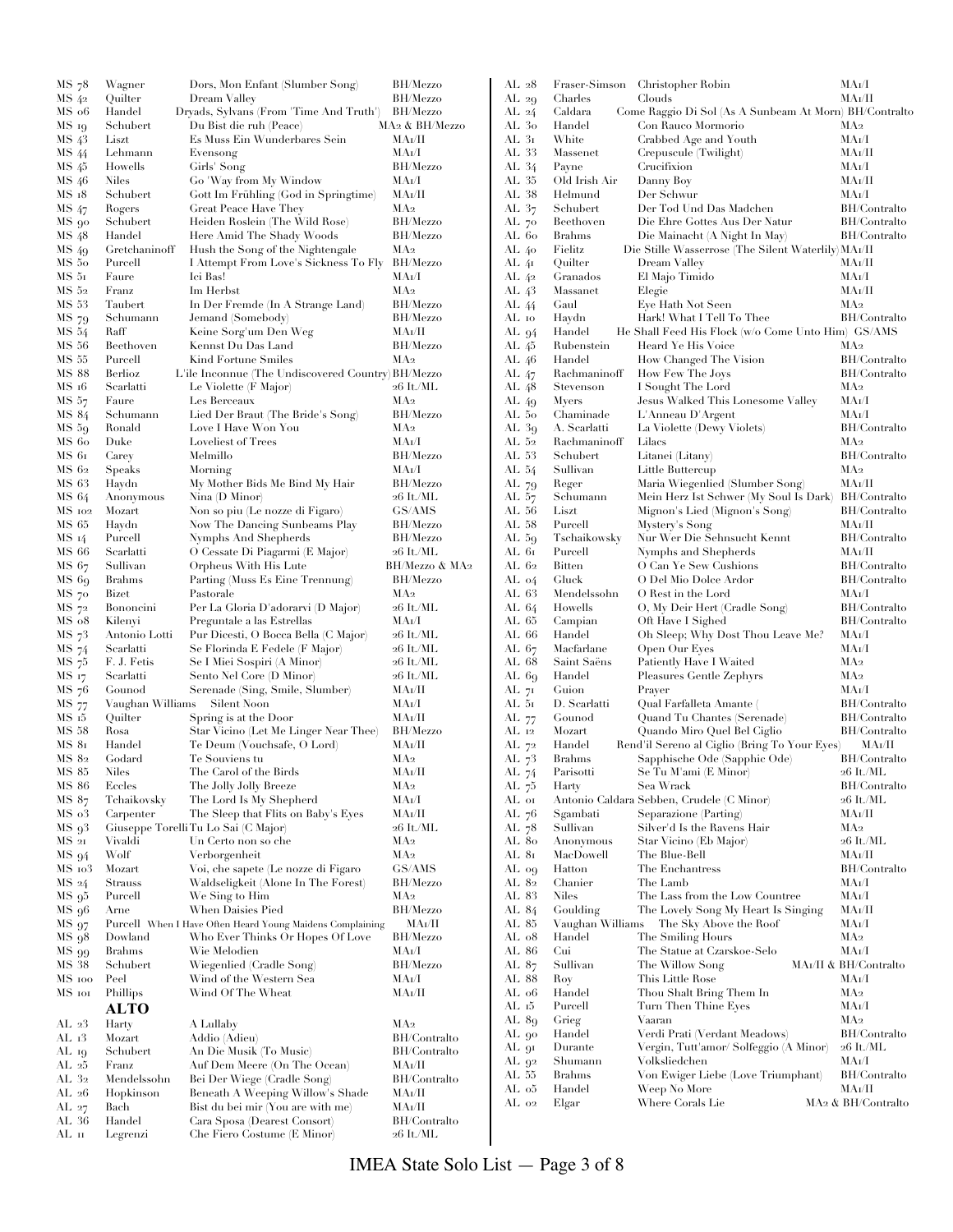### **TENOR**

|                   |                  | I LINUK                                                     |                                                                                                   |                                |
|-------------------|------------------|-------------------------------------------------------------|---------------------------------------------------------------------------------------------------|--------------------------------|
| TE 22             |                  | Arthur Somervell                                            | A Kingdom By The Sea                                                                              | Tı/II                          |
| TE 24             |                  | Beethoven                                                   | Adelaide<br>Adieu                                                                                 | BH/Tenor                       |
| TE 25<br>TE 26    |                  | Gabriel Faure<br>Guion                                      | All Day on the Prairie                                                                            | Tı/II<br>Tı/I                  |
| TE 27             |                  | Old Welsh Air                                               | All Through The Night                                                                             | Tı/I                           |
| TE 28             |                  | 17th Century                                                | Alleluia!                                                                                         | $T_{2}$                        |
| TE 29             |                  |                                                             | Antonio Caldara Alma Del Core (G Major)                                                           | 26 It./MH                      |
| TE 04             |                  | Giulio Caccini                                              | Amarilli, Mia Bella (G Minor)                                                                     | 26 It./MH & BH/Tenor           |
| TE 30             |                  | Beethoven                                                   | An Die Geliebte (To the Beloved)                                                                  | Tı/II                          |
| TE 147            |                  | Schubert                                                    | An Silvia (Who Is Sylvia)                                                                         | <b>BH/Tenor</b>                |
| TE 21             |                  | Warlock                                                     | As Ever I Saw                                                                                     | <b>BH/Tenor</b>                |
| TE 31             |                  | Tchaikovsky                                                 | At the Ball                                                                                       | Tı/I                           |
| TE 95             |                  |                                                             | Mendelssohn Auf Flugeln Des Gesanges (On Wings Of Song)                                           | BH/Tenor                       |
| TE 32             |                  | Roger Quilter                                               | Autumn Evening                                                                                    | T2                             |
| TE 15             |                  | Saint-Saens                                                 | Ave Maria (Father in Heaven)                                                                      | $T_{\rm I}/\rm{II}$            |
| TE 33             |                  |                                                             | Felix Mendelssohn – Be Thou Faithful Unto Death                                                   | $T_{2}$                        |
| TE 34<br>TE 35    |                  | Leo Delibes                                                 | John Jacob NilesBlack is the Color of My True Love's Hair<br>Bonjour, Suzon! (Good-Morning, Sue!) | $T_{\rm I}/I$<br>Tı/II         |
| TE 36             |                  | Sacco                                                       | Brother Will, Brother John                                                                        | $T_{\rm I}/I$                  |
| TE37              |                  | Dan Coates                                                  | By Mendip Side                                                                                    | Tı/I                           |
| TE 38             |                  | Giordani                                                    | Caro Mio Ben (Eb Major)                                                                           | 26 It./MH                      |
| TE 39             |                  |                                                             | Giovanni Legrenzi – Che Fiero Costumei (A Minor)                                                  | 26 It./MH                      |
| TE 40             |                  | Peter Cornelius Christkind                                  |                                                                                                   | $T_{2}$                        |
| TE 41             |                  |                                                             | John Dowland Come Again, Sweet Love                                                               | $T_{\rm I}/I$                  |
| TE 42             |                  |                                                             | Antonio Caldara Come Raggio Di Sol (G Minor)                                                      | 26 It./MH                      |
| TE 43             |                  |                                                             | Francesco Durante Danza, Danza, Fanciulla Gentile (B Minor) 26 It./MH                             |                                |
| TE 18             |                  |                                                             | Franz Schubert Das Fischermädchen                                                                 | Tı/II                          |
| TE 44             |                  | Robert Schumann                                             | Dein Angesicht                                                                                    | T <sub>2</sub>                 |
| TE 45             |                  | Johannes Brahms                                             | Der Gang Zum Liebchen                                                                             | T <sub>2</sub>                 |
| TE 46<br>TE 17    |                  | Mendelssohn                                                 | Der Mond                                                                                          | $T_{\rm I}/I$<br>$T_{\rm I}/I$ |
| TE 47             |                  | Franz Schubert Der Neugierige<br>Franz Schubert Die Forelle |                                                                                                   | $T_{2}$                        |
| TE 48             |                  | Hughes                                                      | Down by the Sally Gardens                                                                         | $T_{\rm I}/\rm{II}$            |
| TE 49             |                  | Vaughan Williams                                            | Dream-Land                                                                                        | T <sub>2</sub>                 |
| TE 50             |                  | Robert Schumann                                             | Du Bist Wie Eine Blume                                                                            | Tı/II & BH/Tenor               |
| TE 51             |                  | Bridge                                                      | E'en As A Lovely Flower                                                                           | BH/Tenor                       |
| TE 52             |                  | Schumann                                                    | Ein Jüngling Liebt ein mädchen                                                                    | Tı/I                           |
| TE 53             |                  | Kilenyi                                                     | El Trobador (The Troubador)                                                                       | Tı/II                          |
| TE 54             |                  | Herbert                                                     | Every Day is Ladies' Day With Me                                                                  | Tı/II                          |
| TE 150            |                  | Handel                                                      | Ev'ry Valley (Messiah)                                                                            | GS/MS                          |
| TE 55             |                  | Roger Quilter                                               | Fair House Of Joy                                                                                 | $T_{2}$                        |
| TE 56             |                  | Arne<br>Bach                                                | Fame's an Echo                                                                                    | $T_{\rm I}/\rm{II}$<br>Tı/II   |
| TE 57<br>TE 58    |                  |                                                             | Forget Me Not<br>Arthur Sullivan Free From His Fetters Grim                                       | T2                             |
| TE 59             |                  |                                                             | Vaughan Williams From Far, From Eve And Morning                                                   | BH/Tenor                       |
| TE 60             |                  | Franz Schubert Fruhlingstraum                               |                                                                                                   | $T_{2}$                        |
| TE 129            |                  | Schubert                                                    | Geheimes (The Secret)                                                                             | BH/Tenor                       |
| TE 61             |                  | Scarlatti                                                   | Gia Il Sole Dal Gange (Ab Major)                                                                  | 26 It./MH                      |
| TE 13             |                  | Roger Quilter                                               | Go, Lovely Rose                                                                                   | $T_{\rm I}/I$                  |
| TE 62             |                  | Scholsser                                                   | He That Keepeth Israel                                                                            | $T_{\rm I}/I$                  |
| TЕп               |                  | Henry Purcell                                               | I Attempt from Love's Sickness                                                                    | $T_{\rm I}/I$                  |
| TE 63             |                  | Henry Purcell                                               | I Love and I Must                                                                                 | $T_{\rm I}/I$                  |
| TE 12             |                  | Henry Purcell                                               | I'll Sail Upon The Dog Star                                                                       | T2 & BH/Tenor<br>Tı/II         |
| TE 64<br>TE 65    |                  | Robert Schumann<br>Charles                                  | In der Fremde (In a Foreign Land)<br>Incline Thine Ear                                            | $T_{\rm I}/\rm{II}$            |
| TE 67             |                  | Elgar                                                       | Is She Not Passing Fair?                                                                          | BH/Tenor                       |
| TE 05             |                  | Dan Coates                                                  | It Was A Lover And His Lass                                                                       | Tı/II                          |
| TE 68             |                  | Wesley                                                      | Jesu, The Very Thought of Thee                                                                    | $T_{\rm I}/I$                  |
| TE 84             |                  | Rachmaninoff                                                | L'ombre Est Triste (Night Is Mournful)                                                            | BH/Tenor                       |
| TE 69             |                  | Hague                                                       | La Sena                                                                                           | $T_{\rm I}/I$                  |
| TE 70             |                  | Ambroise Thomas                                             | Le Soir                                                                                           | $T_{2}$                        |
| TE <sub>71</sub>  |                  | Vaughan Williams                                            | Linden Lea                                                                                        | $T_{\rm I}/\rm{II}$            |
| TE 72             |                  | Arr. Carl Deis                                              | Loch Lomond                                                                                       | $T_{\rm I}/I$                  |
| TE $7^3$          |                  | MacDowell                                                   | Long Ago                                                                                          | $T_{2}$                        |
| TE 74             |                  | Henry Purcell                                               | Love Quickly Is Pall'd                                                                            | $T_{\rm I}/\rm{II}$            |
| TE $7^6$<br>TE 77 |                  | Gabriel Faure<br>Beethoven                                  | Lydia                                                                                             | $T_{\rm I}/I$<br>$T_{\rm I}/I$ |
|                   |                  | Brahms                                                      | May Song<br>Minnelied (Love Song)                                                                 | BH/Tenor                       |
|                   |                  |                                                             |                                                                                                   |                                |
|                   | TE <sub>75</sub> |                                                             |                                                                                                   | T2                             |
| $TE\frac{1}{7}8$  |                  | Beethoven<br>Schumann                                       | Mit Einem Gemalten Band                                                                           | BH/Tenor                       |
| TE 79<br>TE 80    |                  | Charles                                                     | Mondnacht (Moonlight)<br>My Lady Walks in Loveliness                                              | $T_{\rm I}/I$                  |
| TE 14             |                  | Roger Quilter                                               | My Life's Delight                                                                                 | $T_{2}$                        |
| TE 81             |                  | Johnson                                                     | My Lord, What A Morning                                                                           | Tı/I                           |
| TE 82             |                  | Monro                                                       | My Lovely Celia                                                                                   | $T_{\rm I}/\rm{II}$            |
| TE 83<br>TE 85    |                  | Thomas Arne<br>Unknown                                      | Nature Beyond Art<br>Nina (F Minor)                                                               | $T_{2}$<br>26 It./MH           |

| TE 86            |        | Arr. Burleigh                    | Nobody Knows The Trouble I've Seen                                               | Tı/II                       |
|------------------|--------|----------------------------------|----------------------------------------------------------------------------------|-----------------------------|
| TE 87            |        | Hague                            | Noche Serena                                                                     | $T_{I}/I$                   |
| TE 03            |        | Bononcini                        | Non Posso Disperar (F Minor)                                                     | 26 It./MH                   |
| TE 88            |        | Quilter                          | Now Sleeps The Crimson Petal                                                     | BH/Tenor                    |
| TE 89            |        | Scarlatti                        | O Cessate Di Piagarmi (G Minor)                                                  | 26 It./MH                   |
| TE 01<br>TE 06   |        | Arne                             | O Come, O Come, My Dearest                                                       | Tı/II                       |
| TE 90            |        | Donaudy<br>Gluck                 | O Del Mio Amato Ben<br>O Del Mio Dolce Ardor (F Minor)                           | Tı/II<br>26 It./MH          |
| TE 91            |        | Walthew                          | O Mistress Mine                                                                  | $T_{\rm I}/I$               |
| TE 92            |        | Rachmaninoff                     | O Thou Billowy Harvest-Field!                                                    | $T_{2}$                     |
| TE 93            |        | Edwards                          | $Or$ Jim                                                                         | $T_{\rm I}/I$               |
| TE 94            |        | James Hook                       | On Richmond Hill There Lives a Lass                                              | $T_{\rm I}/\rm{II}$         |
| TE 96            |        | Dan Coates                       | Orpheus With His Lute                                                            | $T_{\rm I}/I$               |
| TE 97            |        | Vaughan Williams                 | Orpheus With His Lute                                                            | T2                          |
| TE 98            |        | Jules Massanet                   | Ouvre Tes Yeux Bleus                                                             | T2                          |
| TE 99            |        | Franck                           | Panis Angelicus (O Lord Most Holy)                                               | Tı/II                       |
| TE 100           |        | Bononcini                        | Per La Gloria D'adorarvi (F Major)                                               | 26 It./MH                   |
| ТЕ юю<br>TE 102  |        | Young<br>Thomas Arne             | Phillis Has Such Charming Graces<br>Polly Willis                                 | Tı∕II<br>T2                 |
| TE 103           |        | Marcello                         | Quella Fiamma (A Minor)                                                          | 26 It./MH                   |
| ТЕ 105           |        | Johnson                          | Religion Is a Fortune                                                            | $T_{I}/I$                   |
| TE 106           |        | Pilkington                       | Rest, Sweet Nymphs                                                               | BH/Tenor                    |
| TE 107           |        | Dougherty                        | Rio Grande                                                                       | Tı/I                        |
| TE108            |        | Grecy                            | Rose Cherie, Aimable Fleur                                                       | $T_{2}$                     |
| TE 109           |        | Enders                           | Russian Picnic                                                                   | Tı/II                       |
| ТЕ по            |        | Fetis                            | Se I Miei Sospiri (C Minor)                                                      | 26 It./MH                   |
| TE 111           |        | John Ireland                     | Sea Fever                                                                        | $T_{\rm I}/\rm{II}$         |
| TE 112           |        | Scarlatti                        | Sento Nel Core                                                                   | $T_{I}/I$                   |
| TE 113           |        | <b>Stevens</b>                   | Sigh No More, Ladies                                                             | BH/Tenor                    |
| TE 114<br>TE 66  |        | Handel                           | Silent Worship                                                                   | $T_{\rm I}/I$<br>BH/Tenor   |
| TE 16            |        | Brahms<br>Gurney                 | Sind Es Schmerzen, Sind Es Freuden<br>Sleep                                      | BH/Tenor                    |
| ТЕ п5            |        | Johannes Brahms                  | Sonntag (Sunday)                                                                 | Tı/II                       |
| TE 07            |        | Donaudy                          | Spirate Pur, Spirate                                                             | T2                          |
| TE 19            |        | Schubert                         | Ständchen                                                                        | Tı/I                        |
| TE 116           |        | Unknown                          | Star Vicino (G Major)                                                            | 26 It./MH                   |
| TE 117           |        | Franz                            | Stille Sicherheit (Hark! How Still)                                              | Tı/II                       |
| TE 118           |        | Neidlinger                       | The Birthday of a King                                                           | Tı/II                       |
| TE 119           |        | John Jacob Niles The Black Dress |                                                                                  | $T_{I}/I$                   |
| TE 120<br>TE 121 |        | Loder<br>Vaughan Williams        | The Brooklet<br>The Call                                                         | <b>BH/Tenor</b><br>T2       |
| TE 122           |        | Dunhill                          | The Cloths Of Heaven                                                             | Tı/II                       |
| TE 123           |        | Barber                           | The Daisies                                                                      | $T_{I}/I$                   |
| TE 124           |        | Eric Coates                      | The Green Hills O'Somerset                                                       | T2                          |
| TE 125           |        | Purcell                          | The Knotting Song                                                                | BH/Tenor                    |
| TE 126           |        | Oley Speaks                      | The Lord Is My Light                                                             | $T_{\rm I}/I$               |
| TE 127           |        | Samuel Liddle                    | The Lord Is My Shepherd                                                          | T <sub>2</sub>              |
| TE 128           |        | Thomas Arne                      | The Plague Of Love                                                               | T2                          |
| TE 131           |        | White                            | To Mary                                                                          | BH/Tenor                    |
| TE 132           |        | Handel                           | Total Eclipse! No Sun, No Moon                                                   | T2                          |
| TE 133           | TE 150 |                                  | Giuseppe TorelliTu Lo Sai (E Major)<br>Antonin Dvorak Turn Thee To Me            | 26 It./MH<br>T2             |
| TE 134           |        | Tschaikovsky                     | Twas April                                                                       | BH/Tenor                    |
| TE 135           |        | Delbruck                         | Un Doux Lien (Tender Ties)                                                       | Tı/II                       |
| TE 02            |        | Arne                             | Under The Greenwood Tree                                                         | BH/Tenor                    |
| TE 136           |        | Donaudy                          | Vaghissima Sembianza                                                             | T2                          |
| TE 137           |        | Durante                          | Vergin, Tutt'amor/Solfeggio (D Minor)                                            | 26 It./MH                   |
| TE 138           |        | Carissimi                        | Vittoria, Mio Core! (D Major)                                                    | 26 It./MH                   |
| TE 139           |        |                                  | Franz Schubert Wanderers Nachtlied (Wanderer's Night Song)T1/II                  |                             |
| TE 140           |        |                                  | John Jacob NilesWayfaring Stranger                                               | Тı/І                        |
| TE 141<br>TE 142 |        | Roger Quilter                    | Weep You No More<br>Henry PurcellWhat Shall I Do to Show How Much I Love Her?    | Tı/II<br>Tī/I               |
| TE 143           |        |                                  | John Jacob Niles What Songs Were Sung                                            | Tı/II                       |
| TE 144           |        |                                  | Arthur Sullivan   When First My Old, Old Love I Knew                             | $\mathbf{T} \mathbf{2}$     |
| TE 09            |        | Handel                           | Where E'er You Walk                                                              | Tı/II & BH/Tenor            |
| TE 146           |        | Vaughan Williams                 | Whither Must I Wander?                                                           | T2                          |
| TE 148           |        | Dan Coates                       | Who Is Sylvia?                                                                   | $T_{\rm I}/\rm{II}$         |
| TE 104           |        | Brahms                           | Wie Bist Du, Meine Konigen                                                       | BH/Tenor                    |
| TE 23            |        | Strauss                          | Winterweihe (A Winter Dedication)                                                | BH/Tenor                    |
| TE 145           |        | Schubert                         | Wohin (Whither)                                                                  | BH/Tenor                    |
| ТЕ 10<br>TE 149  |        | Handel<br>Handel                 | Would You Gain The Tender Creature<br>Ye Verdant Hills                           | BH/Tenor<br><b>BH/Tenor</b> |
|                  |        |                                  |                                                                                  |                             |
|                  |        | BARITONE                         |                                                                                  |                             |
| BR 23<br>BR 95   |        | Celius Dougherty<br>Beethoven    | Across The Western Ocean (D Major) BB1/I<br>Als Die Geliebte Sich Trennen Wollte | <b>BH/Baritone</b>          |
| BR 24            |        | Lady John Scott Annie Laurie     |                                                                                  | BB2                         |
|                  |        |                                  |                                                                                  |                             |

BR 25 Henry Purcell Arise, Ye Subterranean Winds BB2

IMEA State Solo List — Page 4 of 8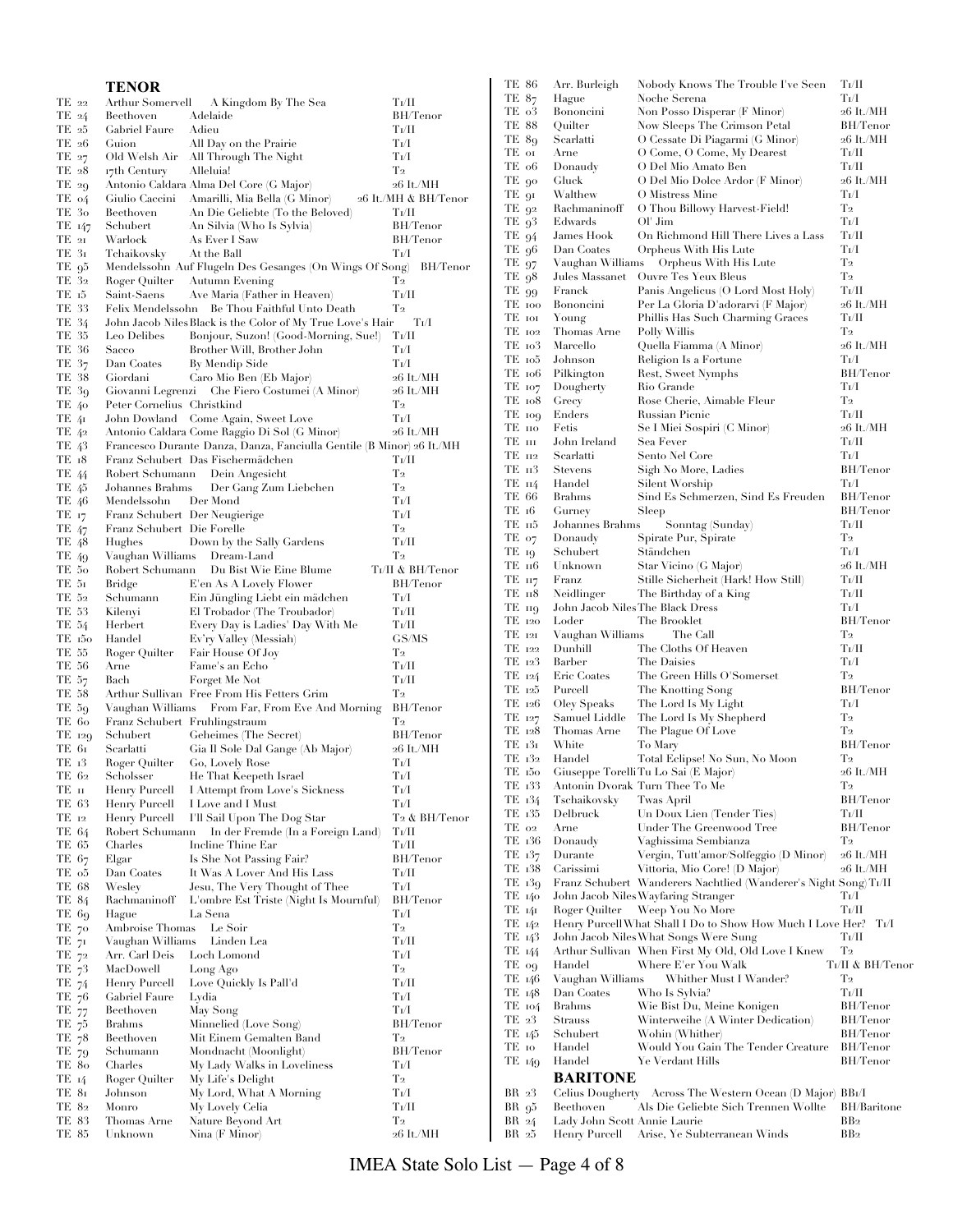| BR 06          |        | Handel                          | Arm, Arm, Ye Brave                                                 | BB2                             |
|----------------|--------|---------------------------------|--------------------------------------------------------------------|---------------------------------|
| BR 26          |        | Somervell                       | Birds In The High Hall-garden                                      | <b>BH/Baritone</b>              |
| BR 27          |        | Arne                            | Blow, Blow, Thou Winter Wind                                       | BB1/11                          |
| BR 13          |        |                                 | Roger Quilter Blow, Blow, Thou Winter Wind (C Minor) BB1/I         |                                 |
| BR 65          |        | Brahms                          | Botschaft (The Message)                                            | <b>BH/Baritone</b>              |
| BR 28          |        | Vaughan Williams                | Bright Is The Ring Of Words                                        | BB1/11                          |
| BR 29          |        | Andrews                         | <b>Build Thee More Stately Mansions</b>                            | BBI/II                          |
| BR 30          |        | Giordani                        | Caro Mio Ben (C Major)                                             | 26 It./ML                       |
| BR 32          |        | Martin Shaw                     | Child Of The Flowing Tide                                          | BB <sub>2</sub>                 |
| BR 33          |        | Dowland                         | Come Again Sweet Love                                              | <b>BH/Baritone</b>              |
| BR 34          |        |                                 | Antonio Caldara Come Raggio Di Sol (D Minor)                       | 26 It./ML                       |
| BR 35          |        | Scott                           | Come, Ye Blessed                                                   | BB2                             |
| BR 36          |        | Durante                         | Danza, Danza Fanciulla/Solfeggio (Bb Major)                        | 26 It./ML                       |
|                | BR 105 | Mozart                          | Deh vieni alla finestra                                            | GS/AB                           |
|                |        | Schumann                        |                                                                    | <b>BH/Baritone</b>              |
| BR 93          |        |                                 | Dein Angesicht (Thy Lovely Face)                                   | BB2                             |
| BR 37          |        |                                 | Franz Schubert Der Lindenbaum                                      |                                 |
| BR 92          |        | Schubert                        | Der Wanderer (The Wanderer)                                        | <b>BH/Baritone</b>              |
| BR 38          |        | Peter Cornelius Die Hirten      |                                                                    | BB <sub>2</sub>                 |
| BR 39          |        | Cornelius                       | Die Konige (The Kings)                                             | BB1/II                          |
| BR 43          |        | Brahms                          | Die Kranze (The Garland)                                           | <b>BH/Baritone</b>              |
| BR 16          |        | Franz Schubert - Die Post       |                                                                    | BB2                             |
| BR 40          |        | Tschaikowsky                    | Don Juan's Serenade                                                | <b>BH/Baritone</b>              |
| BR 41          |        | Kingsford                       | Down Harley Street                                                 | BBI/II                          |
|                | BR 106 | Mozart                          | Ein Madchen order Weibchen (Zauberflote) GS/AB                     |                                 |
| BR 42          |        |                                 | Edward Kilenyi - Encantadora Maria (E Minor)                       | BB1/I                           |
| BR 44          |        |                                 | Franz Schubert - Gefror'ne Thranen                                 | BB2                             |
| BR 45          |        | Scarlatti                       | Gia Il Sole Sal Gange (Eb Major)                                   | 26 It./ML                       |
| BR 46          |        | Handel                          | How Art Thou Fall'n                                                | <b>BH/Baritone</b>              |
| BR 47          |        |                                 | Antonin Dvorak I Will Sing New Songs                               | BB2                             |
| BR 48          |        |                                 | John Jacob Niles I Wonder As I Wander                              | BB1/II                          |
| BR 49          |        | Sullivan                        | If Doughty Deeds My Lady Please                                    | <b>BH/Baritone</b>              |
| BR 50          |        |                                 | German Folksong In Einem Kuhlen Grunde (Mill Of The Valley) BB1/II |                                 |
| BR 51          |        | Schumann                        | Intermezzo (Thine Image Pure) (F Major) BB1/I                      |                                 |
| BR 52          |        | Mendelssohn                     | Jagdlied (Hunting Song) (E Major)                                  | BB1/1                           |
| BR 53          |        | Bach                            | Jesus, Fount Of Consolation                                        | BB1/II                          |
| BR 54          |        | White                           | King Charles                                                       | <b>BH/Baritone</b>              |
| BR 55          |        | 15th Century                    | L'amour De Moi (Love Of My Heart)                                  | BB1/II                          |
| BR 56          |        |                                 | Edward Kilenyi   La Paloma Blanca (The White Dove) (F Major) BB1/I |                                 |
| BR 57          |        | Ferrari                         | Le Miroir (The Mirror)                                             | BB1/II                          |
| BR 58          |        | Gabriel Faure                   | Le Secret (The Secret) (Db Major)                                  | BB1/I                           |
| BR 59          |        | Gabriel Faure                   | Les Roses D'ispahan                                                | BB2                             |
| BR 60          |        | Henry Purcell                   | Let Each Gallant Heart                                             | BB2                             |
| BR 61          |        | Mendelssohn                     | Lord, God Of Abraham                                               | BB2                             |
| BR 62          |        | Josh Payne                      | Lord, I Want To Be A Christian (Db Major) BB1/I                    |                                 |
| BR 63          |        | Parry                           | Love Is A Bable                                                    | BB2                             |
| BR 14          |        | Giuseppe Sarti                  | Lungi Dal Caro Bene (F Major)                                      | BB1/I                           |
| BR 64          |        | Leoncavallo                     | Mattinata                                                          | BB <sub>2</sub>                 |
| ВК 10          |        | John Ireland                    | Memory                                                             | BB <sub>2</sub>                 |
| BR 66          |        | Beethoven                       | Nature's Adoration                                                 | BB2                             |
|                |        | Henry Purcell                   | Next Winter Comes Slowly (G Minor)                                 | BBL                             |
| BR 67<br>BR 68 |        |                                 | Non Posso Disperar (D Minor)                                       |                                 |
|                |        | Bononcini                       |                                                                    | 26 It./ML<br><b>BH/Baritone</b> |
| BR 31          |        | A. Scarlatti                    | O Cessate (Cease, Oh Maiden)                                       |                                 |
| BR 69          |        | Gluck                           | O Del Mio Dolce Ardor (D Minor)                                    | 26 It./ML                       |
| BR 70          |        | Roger Quilter                   | O Mistress Mine (D Major)                                          | BB1/I & BH/Baritone             |
| BR og          |        | Hopkinson                       | O'er The Hills                                                     | BB1/II                          |
| BR 71          |        | Kilenyi                         | Os Tormentos De Amor                                               | BBI/II                          |
| BR 03          |        | Bononcini                       | Piu Vaga E Vezzosetta                                              | BB <sub>2</sub>                 |
| BR 73          |        | Giovanni MartiniPlaisir D'amour |                                                                    | BB2                             |
| BR 74          |        | Herbert                         | Pretty As A Picture                                                | BB1/II                          |
| BR 75          |        | Marcello                        | Quella Fiamma Che M'accende (E Minor)                              | 26 It./ML                       |
|                | BR 107 | Bach                            | Quia fecit mihi magna (Magnificat)                                 | HL/OA                           |
| BR 76          |        | Andrews                         | Sea Fever                                                          | BB1/II                          |
| BR 77          |        | Tyson                           | Sea Moods (Bb Major)                                               | BB1/1                           |
| BR 79          |        | Handel                          | Si, Tra I Ceppi                                                    | BB2                             |
| BR 80          |        | Henry Purcell                   | Since From My Dear                                                 | BB2                             |
| BR 81          |        | Brahms                          | Sonntag (Sunday Morning)                                           | <b>BH/Baritone</b>              |
| BR 82          |        | Franco Leoni                    | Tally-ho (D Major)                                                 | BBI/1                           |
| BR 83          |        | Clarke                          | The Blind Ploughman (C Minor)                                      | BB1/1                           |
| BR 84          |        | Gurney                          | The Bonnie Earl Of Murray                                          | <b>BH/Baritone</b>              |
| BR 85          |        | William Sheild                  | The Friars Of Orders Gray (C Major)                                | BB1/1                           |
| BR 86          |        | Robertson                       | The Jolly Roger (F Major)                                          | BB1/1                           |
| BR 87          |        | Gounod                          | The King Of Love My Shepherd Is (C Major)                          | BB1/1                           |
| BR 72          |        | Arne/Arr. Wilson                | The Plague Of Love                                                 | BH/Baritone                     |
| BR 88          |        |                                 | Storace/Wilson The Pretty Creature                                 | BB1/II                          |
| BR 22          |        | Vaughan Williams                | The Roadside Fire                                                  | BBI/II                          |
| BR 89          |        |                                 | John Jacob NilesThe Rovin' Gambler (C Minor)                       | BB1/I                           |
|                |        |                                 |                                                                    |                                 |
| BR 78<br>BR 90 |        | MacDowell<br>Wilson             | The Sea (D Major)<br>The Slighted Swain                            | BB1/I<br>BB1/II                 |

| BR 04            | Boyce                          | The Song Of Momus To Mars                                       | BB1/11                               |
|------------------|--------------------------------|-----------------------------------------------------------------|--------------------------------------|
| BR 91            | Walthew                        | The Splendour Falls (Eb Major)                                  | BB1/I                                |
| BR 21            | Vaughan Williams               | The Vagabond                                                    | BB2                                  |
| BR 94            | Hatton                         | To Anthea                                                       | BH/Baritone                          |
| BR 96            | Schumann                       | Verrathene Liebe (Love's Secret Lost)                           | BB1/II                               |
| BR 97            | Carissimi                      | Vittoria, Mio Core! (A Major)                                   | 26 It./ML                            |
| BR 98            | Warlock                        | Walking The Woods                                               | BH/Baritone                          |
|                  | Franz Schubert Was ist Sylvia? |                                                                 | BB1/II                               |
| BR 18            |                                |                                                                 |                                      |
| BR 99            | Arne                           | Why So Pale And Wan? (A Minor)                                  | BB1/I                                |
| BR 100           | Vaughan Williams               | Youth And Love                                                  | BH/Baritone                          |
|                  | BASS                           |                                                                 |                                      |
| BS 15            | Mozart                         | Abendempfindung (Thoughts At Eventide)                          | <b>BH/Bass</b>                       |
| BS 23            | Arr. Wilson                    | Ah! Willow                                                      | BB2                                  |
| BS <sub>25</sub> | Giulio Caccini                 | Amarilli, Mia Bella (E Minor)                                   | 26 It./ML                            |
| BS 48            |                                | Schumann Auf Das Trinkglas Eines Verstorbebenen Freundes        | <b>BH/Bass</b>                       |
|                  |                                |                                                                 |                                      |
| BS 18            | Schubert                       | Aufenthalt (My Last Abode)                                      | <b>BH/Bass</b>                       |
| BS <sub>26</sub> | Arne                           | Bacchus, God Of Mirth And Wine                                  | <b>BH/Bass</b>                       |
| $BS_{27}$        | Charles Dibdin                 | Blow High, Blow Low (Eb Major)                                  | BB1/1                                |
| BS 28            | Dougherty                      | Blow, Ye Winds                                                  | BB1/II                               |
| BS 29            | Lully                          | Bois Epais (Sombre Woods)                                       | <b>BB</b> <sub>I</sub> /II & BH/Bass |
| $BS_16$          |                                | Carl Mueller Create In Me A Clean Heart, O God (Eb Major)       | BB1/I                                |
| BS 31            | Harry T. Burleigh              | Deep River                                                      | BB1/II                               |
| BS 66            | Strauss                        | Der Einsame (The Solitary One)                                  | <b>BH/Bass</b>                       |
| $BS_{19}$        | Schubert                       | Der Lindenbaum (The Lime Tree)                                  | <b>BH/Bass</b>                       |
| BS 32            | Franz Schubert Der Wanderer    |                                                                 | BB <sub>2</sub>                      |
| BS 33            |                                |                                                                 |                                      |
|                  |                                | Franz Schubert Die Wetterfahne (Weathervane)                    | BB1/II                               |
| BS 34            | Anonymous                      | Down Among The Dead Men                                         | <b>BH/Bass</b>                       |
| BS 22            | Traditional                    | Drinking                                                        | <b>BH/Bass</b>                       |
| BS 35            | Handel                         | Droop Not, Young Lover                                          | <b>BH/Bass</b>                       |
| BS 36            | Schumann                       | Du Bist Wie Eine Blume                                          | BB1/II                               |
| BS 37            | Franz Liszt                    | Du Bist Wie Eine Blume                                          | BB1/II                               |
| BS 39            | Cornelius                      | Ein Ton (What Sound Is That?)                                   | BB1/II                               |
| BS 40            | Walthew                        | Eldorado                                                        | BB1/II                               |
| BS 41            | Wood                           | Ethiopia Saluting The Colours                                   | <b>BH/Bass</b>                       |
| BS <sub>12</sub> | Anonymous                      | False Phillis (A Major)                                         | BB1/I                                |
| <b>BS</b> 38     | Brahms                         | Feldeinsamkeit (Earth And Sky)                                  | <b>BH/Bass</b>                       |
|                  |                                |                                                                 |                                      |
| BS 42            | O'Hara                         | Give A Man A Horse He Can Ride                                  | BB1/11                               |
| BS 43            |                                | Antonin Dvorak God Is My Shepherd                               | BB1/II                               |
| BS 44            | Purcell                        | Hear! Ye Gods Of Britain                                        | <b>BH/Bass</b>                       |
| BS 45            | Schumann                       | Hor'ich Das Liedchen Klingen (E Minor) BB1/I                    |                                      |
| BS 14            | Mendelssohn                    | 1 Am A Roamer                                                   | <b>BH/Bass</b>                       |
| $BS_{75}$        | Mozart                         | In diesen heil'gen Hallen (Zauberflote)                         | GS/AB                                |
| BS <sub>20</sub> | Schubert                       | Lied Des Gefangen Jagers                                        | <b>BH/Bass</b>                       |
| BS 49            | Ernest ChaussonLe Charme       |                                                                 | BB2                                  |
| <b>BS</b> 68     | Gounod                         | Le Vallon (The Valley)                                          | <b>BH/Bass</b>                       |
| BS 50            | Handel                         | Leave Me, Loathsome Light (D Major)                             | BB1/I                                |
|                  |                                |                                                                 |                                      |
| $BS_5i$          | Gordon Myers                   | Let Us Break Bread Together (D Major)                           | BB1/I                                |
| BS 52            | Handel                         | Like The Shadow                                                 | BB2                                  |
| $BS$ 10          | Head                           | Money, O!                                                       | <b>BH/Bass</b>                       |
| BS 07            | Handel                         | More Sweet Is That Name                                         | BB2                                  |
| BS 54            | Arr. Harty                     | My Lagan Lovet                                                  | <b>BH/Bass</b>                       |
| BS 46            | Brahms                         | Nicht Mehr Zu Dir Zu Gehen                                      | <b>BH/Bass</b>                       |
| BS 76            | Mozart                         | O Isis and Osiris (Zauberflote)                                 | GS/AB                                |
| <b>BS</b> 55     | Oley Speaks                    | On The Road To Mandalay (Bb Major)                              | BB1/I                                |
| BS 56            | Bononcini                      | Per La Gloria D'adorarvi (D Major)                              | 26 It./ML                            |
| $BS_{2I}$        | Tchaikovsky                    | Pilgrim's Song                                                  | BB1/II                               |
| BS 53            | Buononcini                     | Pupille Nere (Love Leads To Battle)                             | <b>BH/Bass</b>                       |
| BS 06            | German                         | Rolling Down To Rio                                             | BB1/II                               |
|                  |                                |                                                                 |                                      |
| BS 57            |                                | Maurice Greene-Salvation Belongeth Unto The Lord                | BB2                                  |
| BS 58            | F. J. Fetis                    | Se I Miei Sospiri (A Minor)                                     | 26 It./ML                            |
| BS 04            | Celius Dougherty               | Shenandoah (D Major)                                            | BB1/I                                |
| BS 08            | Handel                         | Si, Trai Ceppi                                                  | <b>BH/Bass</b>                       |
| BS 30            |                                | Rachmaninoff Sur La Tombe Encore Fraiche (By The Grave) BH/Bass |                                      |
| BS 59            |                                | A. M. Goodhart The Bells Of Clermont Town (D Minor)             | BB1/I                                |
| BS 60            | Mana-Zucca                     | The First Concert                                               | BB1/II                               |
| BS 61            | <b>Gustav Holst</b>            | The Heart Worships                                              | BB1/II                               |
| BS 62            | Rachmaninoff                   | The Island                                                      | BB2                                  |
| BS 63            |                                | The Owl Is Abroad                                               |                                      |
|                  | Purcell                        |                                                                 | <b>BH/Bass</b>                       |
| BS 64            |                                | Arthur Sullivan  The Policeman's Song                           | BB2                                  |
| BS 65            | Blow                           | The Self-Banished                                               | <b>BH/Bass</b>                       |
| BS 67            | Beethoven                      | The Song Of The Flea                                            | <b>BH/Bass</b>                       |
| BS 69            | Beethoven                      | There Was A Mighty Monarch (G Minor) BB1/I                      |                                      |
| $BS$ 70          | Tschaikowsky                   | To The Forest                                                   | <b>BH/Bass</b>                       |
| $BS_{71}$        | Hume                           | Tobacco                                                         | <b>BH/Bass</b>                       |
| $BS_{72}$        | Scarlatti                      | Toglietemi La Vita Ancor                                        | BB1/II                               |
| ВS<br>47         | Carissimi                      | Vittoria! Vittoria! (I Triumph! I Triumph!)                     | <b>BH/Bass</b>                       |
| $BS_{73}$        |                                | Arthur Sullivan   When I Was A Lad                              | BB2                                  |
|                  |                                |                                                                 |                                      |

IMEA State Solo List — Page 5 of 8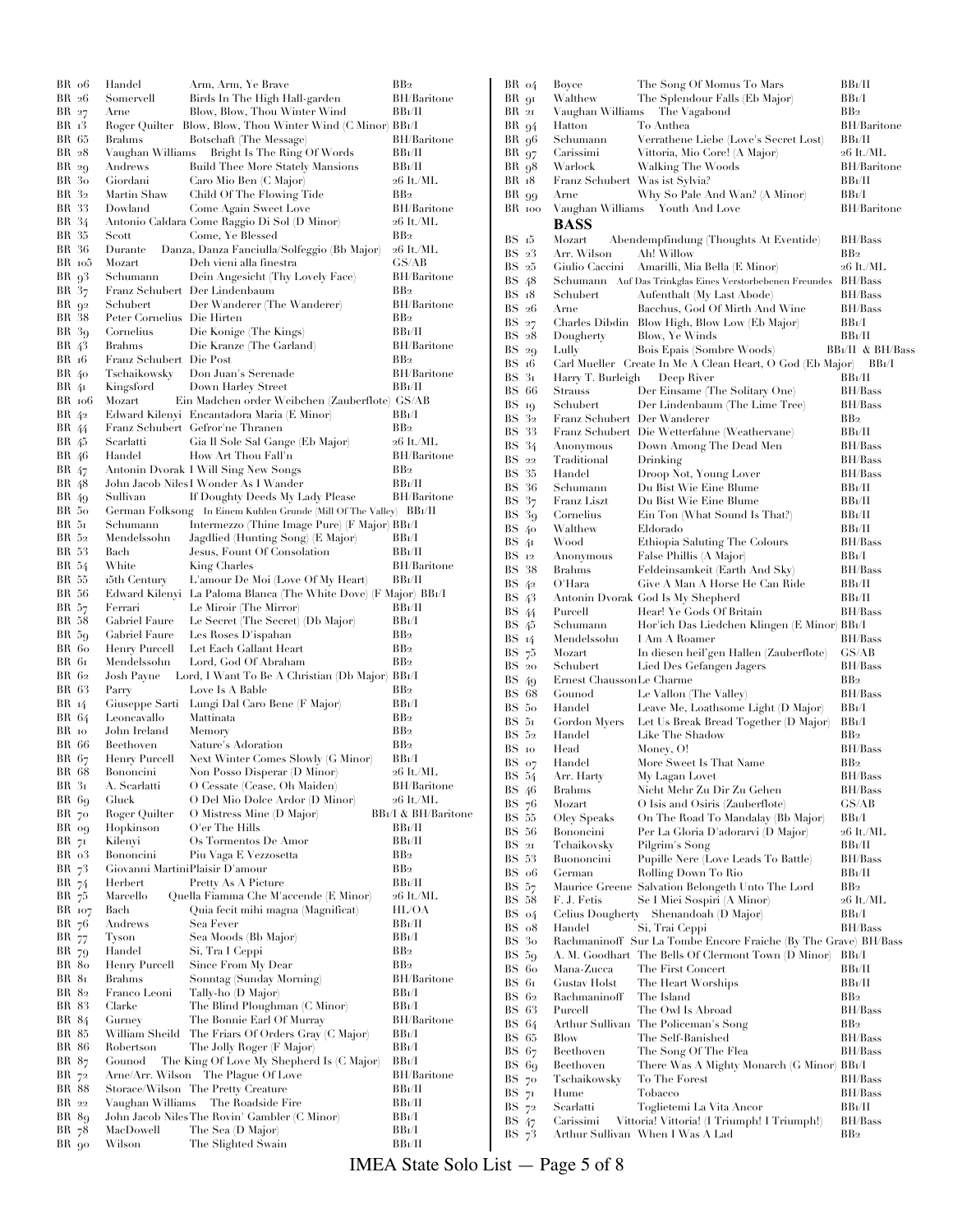### BS 74 Robert Schumann Widmung (F Major) BB1/I

## **WIND & PERCUSSION LISTS**

Note: Wind and percussion solos may come from either this list, or the Texas UIL Prescribed Music List (PML) available at http://wwwdev.uiltexas.org/pml. Editions listed are suggested, not required.  $\bullet$  = unaccompanied  $\overline{\ast}$  = band or orchestra accompaniment avail.

#### **FLUTE**<br>Bach, J.S. FL 03 Bach, J.S. Sonata in C Major (all but Minuet) GS/Int/SMC FL 04 Bach, J.S. Sonata in Eb Major (1 & 2, or 2 & 3) GS/Int/SMC<br>FL 05 Bloch Suite Modale\* Broude Bros FL 05 Bloch Suite Modale\* Brouder Brouder Brouder Brouder Brouder Brouder Brouder Brouder Brouder Brouder Brouder Brouder Brouder Brouder Brouder Brouder Brouder Brouder Brouder Brouder Brouder Brouder Brouder Brouder Brou FL 06 Boccherini Concerto (1 or 3)<br>FL 08 Chaminade Concertino\* FL 08 Chaminade Concertino\* Int/GS/SMC FL 09 Debussy Syrinx<sup>^</sup> Jobert John Jobert EL 12 Faure Fantasie SMC FL 12 Faure Fantasie SMC FL 13 Gaubert Fantasy Int, SMC FL 14 Godard Allegretto & Idyll from Suite, Op. 116 MM, Little Piper, Chester FL 15 Griffes Poem\* Schirmer FL 19 Heiden Sonatina  $(1 & 2 \text{ or } 2 & 3)$  AMP<br>FL 20 Hindemith Sonate  $(1 & 2 \text{ or } 10)$  Schot Sonate (I & II, or III) Schott FL 21 Hue Fantasie Fantasie MM, Little Piper FL 26 Mozart Concerto in G (1)\* GS/Int/Baren<br>FL 27 Mozart Concerto in D (1)\* GS/Int/Baren Concerto in D $(1)^*$ FL 32 Quantz Concerto in G (1)\* Int/SMC FL 34 Rutter Suite Antique (1 & 2) Oxford<br>FL 35 Saint Saens Airs de Ballet SMC FL 35 Saint Saens Airs de Ballet<br>FL 37 Telemann Fantasies 1-12 Fantasies 1-12 (any one) Int<br>Suite in a minor (1) Int, SMC FL 38 Telemann Suite in a minor (1) **OBOE** OB 01 M Dring Three Piece Suite, any movement Emerson OB 02 Barlow The Winter's Passed CFischer OB 03 Bellini Concerto in Eb SMC OB 04 Bozza Conte Pastorale Leduc OB 05 Cimarosa Concerto (I & II or III & IV) B & H OB 06 H Hanson Pastorale (one movement piece) C Fischer OB 07 Handel Concerto in G Minor (2 contrst mvts) SMC<br>
OB 08 Handel Sonata in C Minor (I & II or III & IV) Nova/SMC Sonata in C Minor ( I & II or III & IV) OB 09 Haydn Concerto (any mvt) Breitkopf<br>
OB 11 Hindemith Sonata (either mvt) Schott Schott OB 11 Hindemith Sonata (either mvt) Schott<br>
OB 12 Ibert Symphonie Concertante (1) Leduc OB 12 Ibert Symphonie Concertante (1) Leduc<br>
OB 13 Jacob Sonatina (I & II of III & IV) Oxford OB 13 Jacob Sonatina (I & II of III & IV) Oxford<br>
OB 14 Marcello Concerto in C Minor/D Minor (any mvt) C Int/D Peters OB 14 Marcello Concerto in C Minor (D Minor (any mvt) C Int/D Peters OB 15 Mozart Concerto in C (any mvt) Baren/BH OB 15 Mozart Concerto in C (any mvt) Bar<br>OB 16 Mozart-Hodgson Oboe Quartet K.370 (any mvt) Pet OB 16 Mozart-Hodgson Oboe Quartet K.370 (any mvt) Pet OB 17 Nielsen Romance & Humoresque SMC Romance & Humoresque SMC<br>Sonata (I or II) Chester OB 19 Poulenc Sonata (I or II) OB 22 Saint-Saens Sonata (any mvt) Durand Durand OB 23 Schumann Three Romances (any one) GS/Peters Three Romances (any one) GS/Peters<br>
Sonata in A Minor (I & II or III & IV) SMC/Billaudot OB 25 Telemann Sonata in A Minor (I & II or III & IV) SMC/Billau OB 26 Telemann Twelve Fantasies (any one) ^ Baren 2971 OB 26 Telemann Twelve Fantasies (any one)  $\wedge$ OB 28 Vaughan Williams Concerto (any mvt) Oxford **BASSOON** BN 01 Bourdeau/Voxman Premier Solo Rubank<br>BN 02 Cascarino Sonata (I & II or II & III) B & H BN 02 Cascarino Sonata (I & II or II & III) B & H<br>BN 03 Elgar Romance (w. piano) Novello Romance ( w. piano) Novello<br>
Sonata ( I & IV) NeG/Marx BN 04 Fasch Sonata (I & IV) McG/Marx<br>BN 05 Galliard Sonatas IV-VI (any one) McG/Marx BN 05 Galliard Sonatas IV-VI (any one) McG/M<br>BN 06 Hindemith Sonata Schott Hindemith Sonata Schotter Schotter Schotter Schotter Schotter Schotter Schotter Schotter Schotter Schotter Schotter Schotter Schotter Schotter Schotter Schotter Schotter Schotter Schotter Schotter Schotter Schotter Schotte BN 07 Mozart/Garfield Concerto, K. 191(I or III) Int<br>BN 08 Mozart/Waterhouse Sonata, K 292 (II & III, no rpts) Chester BN 08 Mozart/Waterhouse Sonata, K 292 (II & III, no rpts) Chester<br>BN 09 Osborne Rhapsody for Bassoon<sup> $\land$ </sup> CF Peters BN 09 Osborne Rhapsody for Bassoon^ CF Peters<br>BN 10 Phillips Concertpiece CF Peters Concertpiece BN 11 Selma y Salaverde Fantasia V or VIII<br>BN 12 Stevens Three Pieces (I & II or II & III) CF Peters BN 12 Stevens Three Pieces (I & II or II & III) CF Peters<br>BN 13 Telemann/Miller/Leppard Sonata in F Minor (any 2) Int/Ojeda BN 13 Telemann/Miller/Leppard Sonata in F Minor (any 2) Int/Ojeda<br>BN 14 Vivaldi Concerto in A Minor F VIII #2 Int/Ricordi Concerto in A Minor, F. VIII #2 BN 15 Vivaldi Concerto in E Minor<br>
RN 16 Weber Concerto in E Major (Lor III) CE/LIniv/Kal Concerto in F Major ( I or III) BN 17 Weissenborn Romance No. 3 Int<br>BN 18 Wilder Sonata #1 for Bassoon & Piano Margun Sonata #1 for Bassoon  $&$  Piano **CLARINET**<br>Arnold, M. CL 01 Arnold, M. Sonatina for Clarinet & Piano (I or III) Lengnick<br>CL 04 Brahms Sonata #1 in F Minor (1 or 2 or 3) GS (Mstrwks)/Int/BF CL 04 Brahms Sonata #1 in F Minor (1 or 2 or 3)  $\frac{GS}{S}$  (Mstrwks)/Int/BH/CF<br>CL 05 Brahms Sonata #2 in Eb Major (1 or 2)  $\frac{GS}{S}$  (Mstrwks)/Int/BH/CF CL 05 Brahms Sonata #2 in Eb Major (1 or 2) GS (Mstrwks)/Int/<br>CL 06 Cavallini Adagio & Tarantella Ricordi Adagio & Tarantella CL 14 Finzi Five Bagatelles (2 contr myts) B & H<br>CL 15 Gade Fantasy Pieces (2 contr myts) Masters Music Pub CL 15 Gade Fantasy Pieces (2 contr mvts) Masters Music Published CL 18 Lutoslawski Dance Preludes (2 contr mvts) Chester Dance Preludes (2 contr mvts) CL 20 Messeger Solo de Concours Masters Masters Masters<br>CL 21 Mozart Concerto (1 or 3) CF/BH/Int/Bare Concerto (1 or 3) CF/BH/Int/Baren/GS CL 23 Poulenc Sonata (I) Sonata (I) Chester<br>CL 24 Rabaud Solo de Concours SMC\* Solo de Concours SMC<sup>\*</sup> CL 25 Rossini Introduction, Theme & Variations Oxford CL 26 Saint-Saens Sonate (1, 2 or 4) Masters CL 27 Schumann Fantasy Pieces op 73 (any two) GS (Mstrwks)/Peters/Rub/Int

| CL 29          |          | Stamitz, Johann                              | Concerto in Bb $(1 \text{ or } 3)$                                                | Peters/Int                       |
|----------------|----------|----------------------------------------------|-----------------------------------------------------------------------------------|----------------------------------|
| CL 30<br>CL 35 |          | Stamitz, Karl<br>Weber                       | Concerto $#3$ in Bb (1 or 3)<br>Concertino                                        | Schott<br>CF                     |
| CL 36          |          | Weber                                        | Concerto #1 in F Minor $(1 \text{ or } 3)$                                        | CF                               |
|                |          | <b>BASS CLARINET</b>                         |                                                                                   |                                  |
| BC 01          |          | Bassi/Voxman                                 | Lamento                                                                           | Rubank                           |
| BC 02          |          | Bennett                                      | Deep Wood                                                                         | CFischer                         |
| BC 03<br>BC 04 |          | Bozza                                        | Ballade                                                                           | SMC                              |
| BC 05          |          | Desportes<br>Fasch/Rascher                   | Andante & Allegro<br>Sonata for Bass Clarinet (2 cntrst mvt)                      | SMC<br>McG/Marx                  |
| BC 06          |          |                                              | Galliard/Kreiselman Six Sonatas for B. Clarinet (Vol. 1 #1,2,3-all) McG/Marx      |                                  |
| BC 07          |          |                                              | Galliard/Kreiselman Six Sonatas for B. Clarinet (Vol. II #4,5,6-all) McG/Marx     |                                  |
| BC 08<br>BC 09 |          | Galliard/Merriman Adagio & Allegro<br>Hervig | Sonatina                                                                          | SMC<br>Rubank                    |
| BC 10          |          | Marcello                                     | Sonata in A Minor                                                                 | SMC                              |
| BC 11          |          | Mozart/Dahm                                  | Concerto K 191 (I or II & III)                                                    | <b>Edition Musicus</b>           |
| BC 12          |          | Senaille/DeSmet                              | Intro & Allegro Spiritoso                                                         | Fentone/Presser                  |
| BC 13<br>BC 14 |          | Spohr/Ayers<br>Vivaldi/Ayers                 | Adagio, Concerto No. 1<br>Sonata No. 6 (III & IV)                                 | Barnhouse<br>Barnhouse           |
| BC 15          |          | Weber/McCathern Concertino                   |                                                                                   | Kendor                           |
| BC 16          |          | Bach/Davenport                               | Six Cello Suites (Prelude or 2 contr myts)                                        | Alea                             |
| BC 17          |          | Chopin/Davis                                 | Etude Op. 25 No. 7                                                                | WIM                              |
| BC 18<br>BC 19 |          | Eccles/Goldberg<br>Gade                      | Sonata in G Minor $(1 \& 2, \text{ or } 1 \& 4)$<br>Fantasy Pieces (2 contr myts) | Belwin<br>Masters Music Pub      |
| BC 20          |          | Osborne                                      | Rhapsody for Clarinet                                                             | Peters                           |
|                |          | <b>ALTO SAXOPHONE</b>                        |                                                                                   |                                  |
| AS 01          |          | Bach/Mule                                    | Andante & Allegro                                                                 | Leduc                            |
| AS 02          |          | Bach/Mule                                    | Bouree                                                                            | Leduc                            |
| AS 03          |          | Bach/Mule                                    | Gavottes                                                                          | Leduc                            |
| AS 04<br>AS 05 |          | Bencriscutto<br>Bozza                        | Serenade<br>Aria                                                                  | Shawnee<br>Leduc                 |
| AS 06          |          | Bozza                                        | Improvisation et Caprice ^                                                        | Presser                          |
| AS 07          |          | Creston                                      | Concerto                                                                          | Schirmer*                        |
| AS 08          |          | Creston                                      | Sonata Op. 19 (any mvt)                                                           | Shawnee                          |
| AS 09<br>AS 11 |          | Eccles-Rascher                               | Sonata (I & 2 or 1 & 4)                                                           | Presser<br>SMC                   |
| AS 12          |          | George<br>Glazunov                           | Suite (any 2 mvt)<br>Concerto (Beg to 22, modify to end)                          | Leduc*                           |
| AS 14          |          | Handel-Rascher                               | Sonata #3 (1 & 3 or 1 & 4)                                                        | Chappell                         |
| AS 15          |          | Handel/Mule                                  | First Sonata                                                                      | Leduc                            |
| AS 17          |          | Heiden                                       | Sonata (any mvt)                                                                  | Schott                           |
| AS 18<br>AS 20 |          | Ibert                                        | Concertino da Camera                                                              | Leduc<br>Leduc                   |
| AS 22          |          | Jolivet, A.<br>Lantier                       | Fantaisie Impromtu<br>Sicilienne                                                  | Leduc                            |
| AS 24          |          | Milhaud                                      | Scaramouche $(1 & 2 or 2 & 3)$                                                    | Ricordi                          |
| AS 25          |          | Muczynski                                    | Sonata for Alto Sax & Piano (1 & 2)                                               | G Schirmer                       |
| AS 29<br>AS 30 |          | Whitney                                      | Rhumba<br>Suite                                                                   | Bourne<br>Leduc                  |
|                |          | Bonneau, Paul<br>TENOR SAXOPHONE             |                                                                                   |                                  |
| TS 01          |          | Bach-Gee                                     | Sonata #4                                                                         | SMC T                            |
| TS 02          |          | Bennett                                      | Concerto in G Minor (1)                                                           | СF                               |
| TS 03          |          | Bozza                                        | Improvisation et Caprice ^                                                        | Presser                          |
| TS 04          |          | Galliard                                     | Sonata                                                                            | McG/Marx                         |
| TS 05          |          | Gilhaud-Voxman First Concertino              |                                                                                   | Rubank                           |
| TS<br>TS 07    | 06       | Handel<br>Handel-Voxman                      | Sonata in F Major $(1 \& 2 \text{ or } 3 \& 4)$<br>Adagio & Allegro               | EМ<br>Rub/SMC(Gee, ed.)          |
| TS 08          |          | Horder                                       | Variations on a Sussex Folk Tune                                                  | Peters                           |
| TS 09          |          | Lacome                                       | Rigaudon                                                                          | SMC T                            |
| ΤS             | 10       | Ostransky                                    | <b>Ballet Impressions</b>                                                         | Rubank                           |
| ΤS<br>TS       | 11<br>12 | Pierne/Gee                                   | Canzonetta<br>Rachmaninoff/Martino Vocalise, Op. 34 No. 14                        | Southern Music<br>Dorn           |
| ΤS             | 13       | Singlee-Voxman                               | Solo de Concert                                                                   | Rubank                           |
| TS             | 14       | Stein                                        | Sonata                                                                            | <b>SMCT</b>                      |
| TS             | 15       | Villa-Lobos                                  | Fantasia                                                                          | Peer/Southern Music              |
| TS<br>TS       | 16<br>17 | Vivaldi-Rascher                              | Sonata in G Minor<br>Tarantelle                                                   | McG/Marx                         |
|                |          | Walters                                      | <b>BARITONE SAXOPHONE</b>                                                         | Ludwig                           |
| BX 01          |          | Bach                                         | Suite No. 1 (Courante, Menuet 1 & 2, Gigue)                                       | EV                               |
| BX 02          |          | Bozza                                        | Aria                                                                              | Leduc                            |
| BX 03          |          | Bozza                                        | Improvisation et Caprice ^                                                        | Presser                          |
| BX 04          |          | Davis                                        | Variations on a Theme of Robert Schumann                                          | SMC                              |
| BX 05          |          | Donjon                                       | Invocation                                                                        | CF                               |
| BX 06<br>BX 07 |          | Hoffman<br>Leclair-Teal                      | Serenade Bisque<br>Sarabande & Allegro                                            | Belwin<br>TP (Program Solos for) |
| BX 08          |          | Long                                         | Undercurrent                                                                      | Rubank                           |
| BX 09          |          | Schumann-Teal                                | <b>Fantasy Piece</b>                                                              | GS (Solos/AS Player)             |
| BX 10          |          | <b>Spears</b>                                | Ritual & Celebration                                                              | SMC                              |
|                |          | <b>TRUMPET</b>                               |                                                                                   |                                  |
| TR 01          |          | Arutunian                                    | Concerto                                                                          | Int                              |
| TR 02          |          | H Clarke                                     | Carnival of Venice                                                                | Witmark                          |
| TR 03<br>TR 05 |          | Balay<br>Bellstedt                           | Prelude et Ballade<br>Napoli                                                      | Belwin<br>$SMC*$                 |
| TR 06          |          | Bozza                                        | Caprice                                                                           | Leduc                            |
| TR 09          |          | Clarke                                       | Shores of the Mighty Pacific                                                      | Warner Bros                      |

IMEA State Solo List — Page 6 of 8